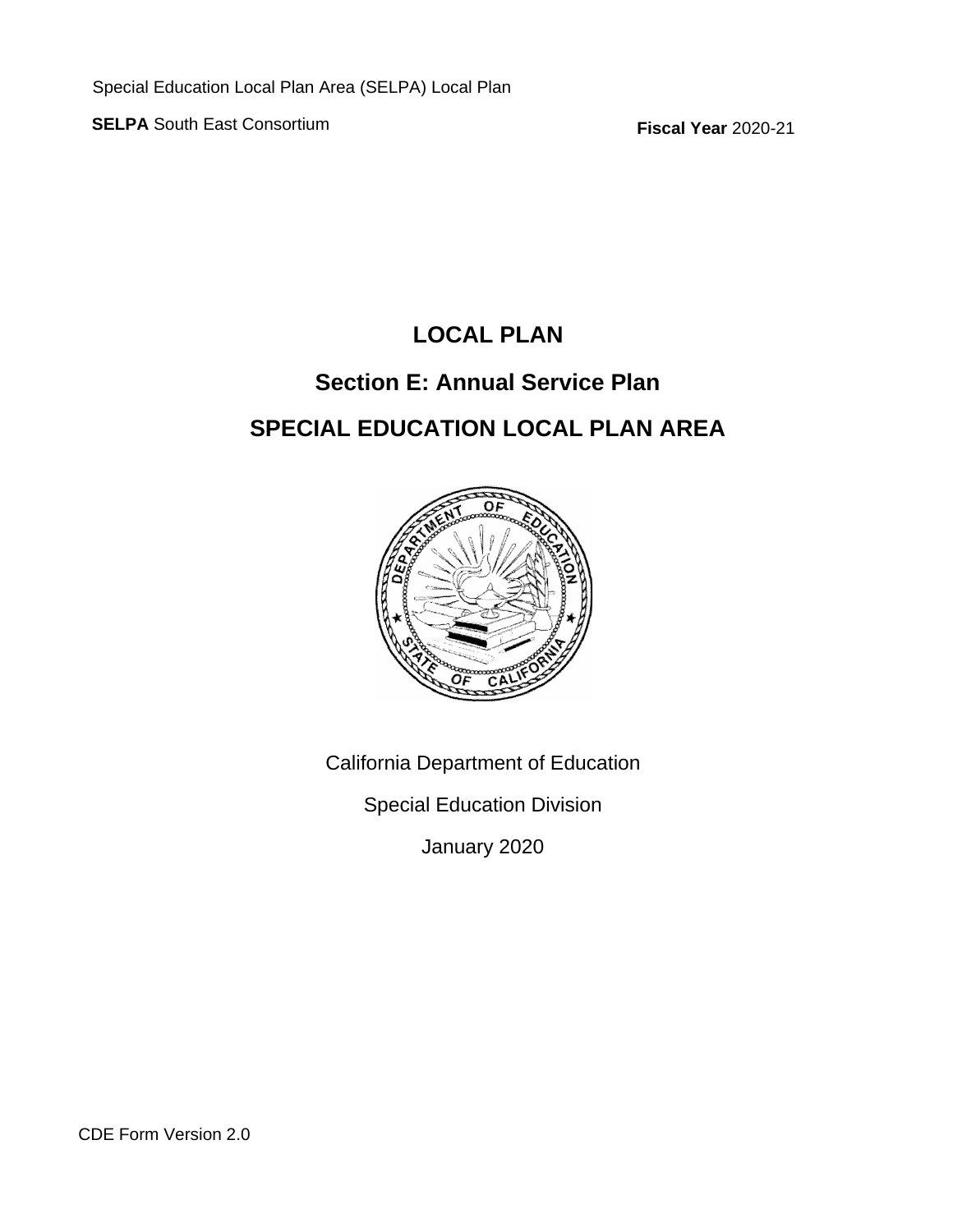SELPA: South East Consortium **Figure 1** 2020-21

## **E. Annual Service Plan**

California *Education Code (EC)* sections 56205(b)(2) and (d); 56001; and 56195.9

The annual service plan shall be adopted at a public hearing held by the Special Education Local Plan Area (SELPA). Notice of this hearing shall be posted in each school in the SELPA at least 15 days before the hearing. The annual service plan may be revised during any fiscal year according to the policymaking process as established and specified in the local plan consistent with *EC* sections 56001(f) and 56195.9. The annual service plan shall include a description of services to be provided by each local educational agency (LEA), including the nature of the services and the physical location at which the services will be provided, regardless of whether the LEA is participating in the local plan.

## **Services Included in the Local Plan: Annual Service Plan**

All entities and individuals providing related services shall meet the qualifications found in Title 34 of the *Code of Federal Regulations* (34 *CFR)* Section 300.156(b), Title 5 of the *California Code of Regulations* (5 *CCR)* 3001 (r) and the applicable portions 3051 et. seq.; and shall be either employees of an LEA or county office of education (COE), employed under contract pursuant to *EC* sections 56365-56366, or employees, vendors or contractors of the State Departments of Health Care Services or State Hospitals, or any designated local public health or mental health agency. Services provided by individual LEAs are listed in **Attachments VI.** Services provided by school sites are listed in **Attachment VII.**

**Include a description of the service provided and the physical location where the service is delivered:**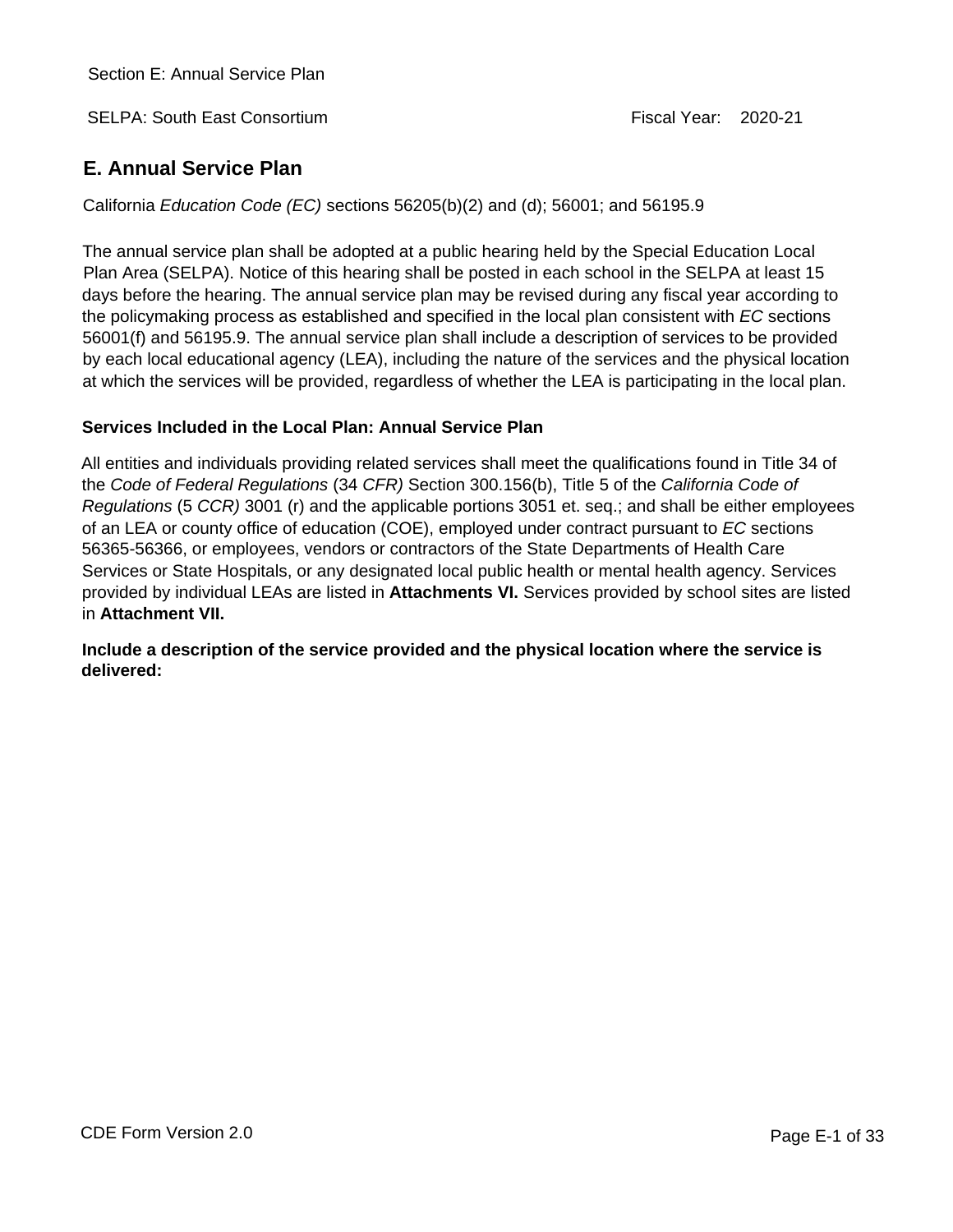SELPA: South East Consortium and the state of the Fiscal Year: 2020-21

330-Specialized Academic Instruction *C Service is Not Currently Provided*

Provide a detailed description of the services to be provided under this code.

Adapting, as appropriate, to the needs of the child with a disability the content, methodology, or delivery of instruction to ensure access of the child to the general curriculum, so that he or she can meet the educational standards within the jurisdiction of the public agency that apply to all children. (34 CFR 300.39(b)(3)).

Physical location(s) where the service is provided:

| g] Schools operated by the LEA | [J Opportunity schools and classes |                                         |  |
|--------------------------------|------------------------------------|-----------------------------------------|--|
| [ ] Alternative schools        | [ I Other                          | Home Instruction/IEP Team Determination |  |
| [] Community schools-COE       | Other                              | <b>Independent Study</b>                |  |
| [] Community day schools—LEA   | Other                              |                                         |  |
| [A] Nonpublic schools (NPSs)   | Other                              |                                         |  |

210-Family Training, Counseling, Home Visits (Ages 0-2 only) *C Service is Not Currently Provided*

Provide a detailed description of the services to be provided under this code.

This service includes: services provided by social workers, psychologists, or other qualified personnel to assist the family in understanding the special needs of the child and enhancing the child's development.

| Q Schools operated by the LEA |                      | $\Box$ Opportunity schools and classes |
|-------------------------------|----------------------|----------------------------------------|
| Alternative schools           | <b>■</b> Other       | Home                                   |
| Community schools-COE         | $\blacksquare$ Other | <b>Community Setting</b>               |
| Q Community day schools-LEA   | Other                |                                        |
| Q Nonpublic agencies (NPAs)   |                      |                                        |
| <b>NPSs</b>                   |                      |                                        |
|                               | Other                |                                        |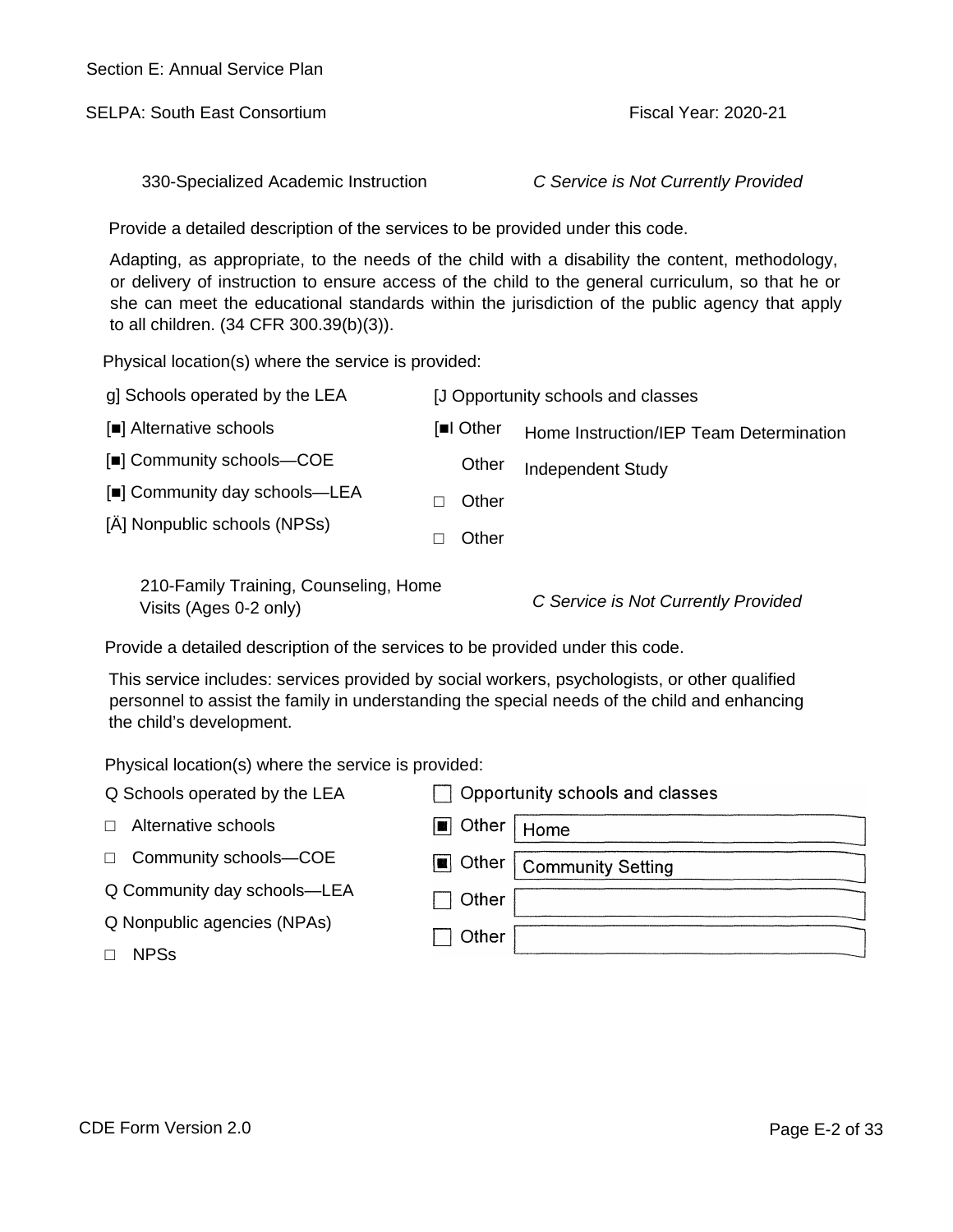SELPA: South East Consortium **Fiscal Year: 2020-21** 

(• 230-Nutrition (Ages 0-2 only) *C Service is Not Currently Provided*

Provide a detailed description of the services to be provided under this code.

These services include conducting assessments in: nutritional history and dietary intake; anthropometric, biochemical, and clinical variables; feeding skills and feeding problems; and food habits and food preferences.

Physical location(s) where the service is provided:

| <b>O</b> Schools operated by the LEA            | 0 Opportunity schools and classes |                                     |  |
|-------------------------------------------------|-----------------------------------|-------------------------------------|--|
| <b>O</b> Alternative schools                    | H Other                           | Home                                |  |
| Q Community schools-COE                         | H Other                           | <b>Community Setting</b>            |  |
| <b>U</b> Community day schools—LEA              | Other                             |                                     |  |
| <b>NPAs</b>                                     | Other                             |                                     |  |
| <b>NPSs</b>                                     |                                   |                                     |  |
| 240-Service Coordination (Ages 0-2 only)<br>( « |                                   | C Service is Not Currently Provided |  |

Provide a detailed description of the services to be provided under this code.

This service includes the coordination of special education and related services.

| O Schools operated by the LEA | Opportunity schools and classes  |
|-------------------------------|----------------------------------|
| <b>O</b> Alternative schools  | ■ Other Home                     |
| O Community schools-COE       | <b>M</b> Other Community Setting |
| O Community day schools-LEA   | Other                            |
| $0$ NPAs                      |                                  |
| O NPS <sub>s</sub>            | Other                            |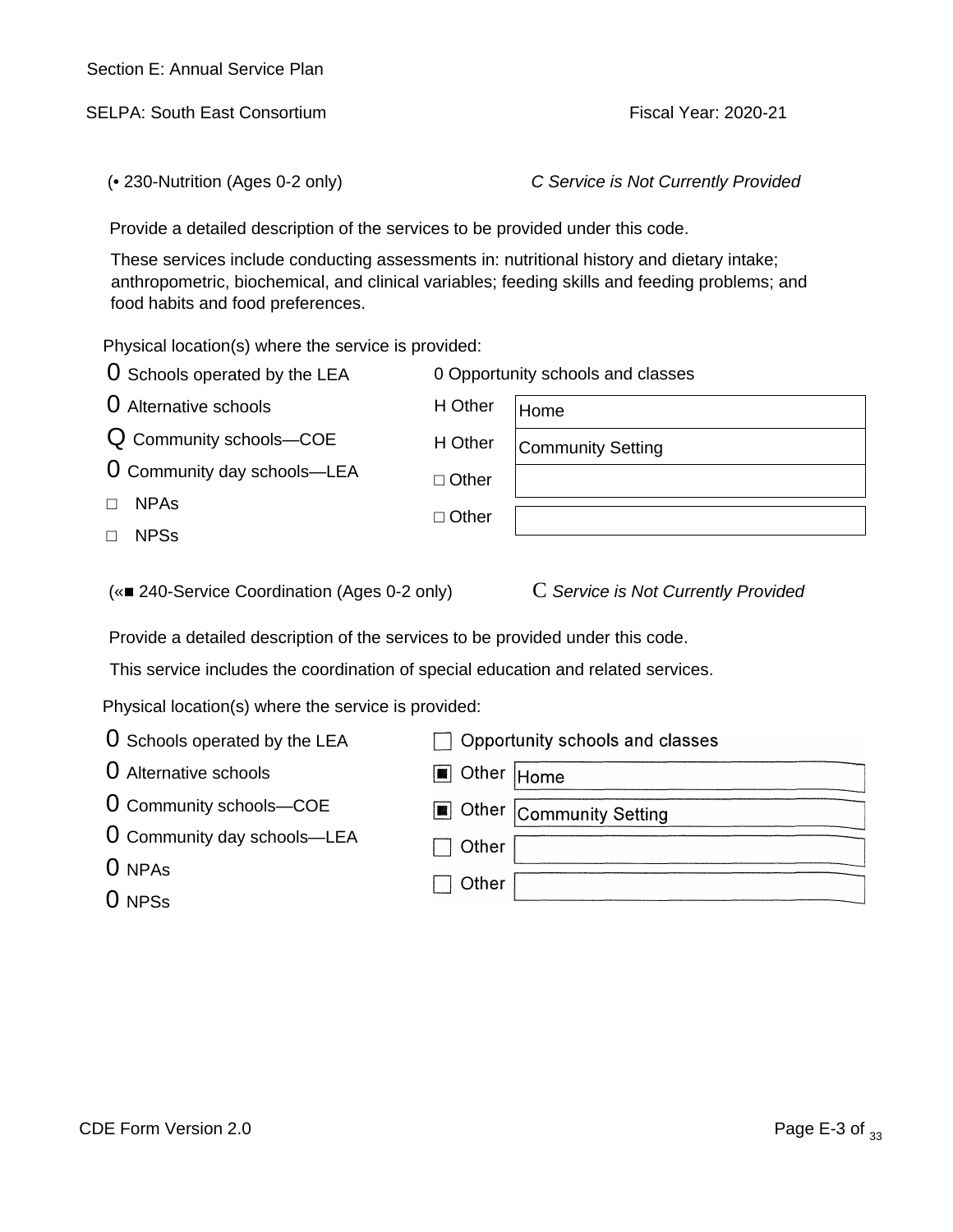| Section E: Annual Service Plan |  |
|--------------------------------|--|
|--------------------------------|--|

SELPA: South East Consortium **Fiscal Year: 2020-21** 

(• 250-Special Instruction (Ages 0-2 only) C *Service is Not Currently Provided*

Provide a detailed description of the services to be provided under this code.

Special instruction includes: the design of learning environments and activities that promote the child's acquisition of skills in a variety of developmental areas, including cognitive processes and social interaction; curriculum planning, including the planned interaction of personnel, materials, and time and space, that leads to achieving the outcomes in the child's Individual Family Service Plan (IFSP); providing families with information, skills, and support related to enhancing the skill development of the child; and working with the child to enhance the child's development.

| Schools operated by the LEA | Q Opportunity schools and classes |  |
|-----------------------------|-----------------------------------|--|
| Q Alternative schools       | H Other Home                      |  |
| Q Community schools-COE     | E Other Community Setting         |  |
| Q Community day schools-LEA | Other J                           |  |
| <b>NPAs</b>                 | Other                             |  |
| <b>NPSs</b>                 |                                   |  |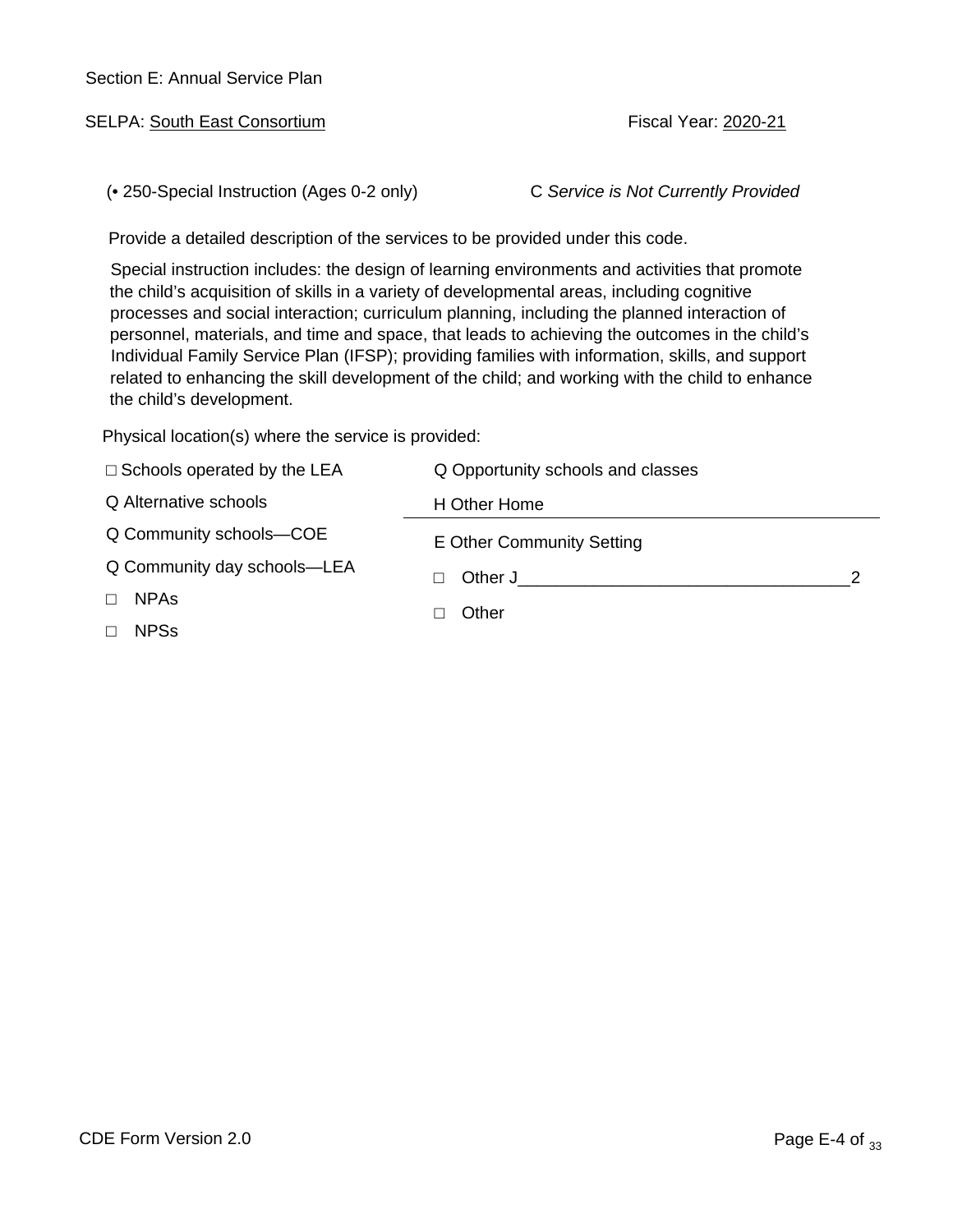SELPA: South East Consortium And All Annual Consortium Fiscal Year: 2020-21

260-Special Education Aide (Ages 0-2 only) *C Service is Not Currently Provided*

Provide a detailed description of the services to be provided under this code.

Paraprofessionals that provide instructional support, which may include the following special education services:

(1) provide one-on-one tutoring if such tutoring is scheduled at a time when a student would not otherwise receive instruction from a teacher

- (2) assist with classroom management, such as organizing instructional and other materials
- (3) provide instructional assistance in a computer laboratory
- (4) conduct parental involvement activities
- (5) provide support in a library or media center
- (6) act as a translator
- (7) provide instructional support services under the direct supervision of a teacher

| Q Schools operated by the LEA |         | Q Opportunity schools and classes |
|-------------------------------|---------|-----------------------------------|
| Q Alternative schools         | g Other | Home                              |
| Community schools-COE         | g Other | <b>Community Setting</b>          |
| Q Community day schools-LEA   | Other   |                                   |
| <b>NPAS</b>                   | Other   |                                   |
| <b>NPSs</b>                   |         |                                   |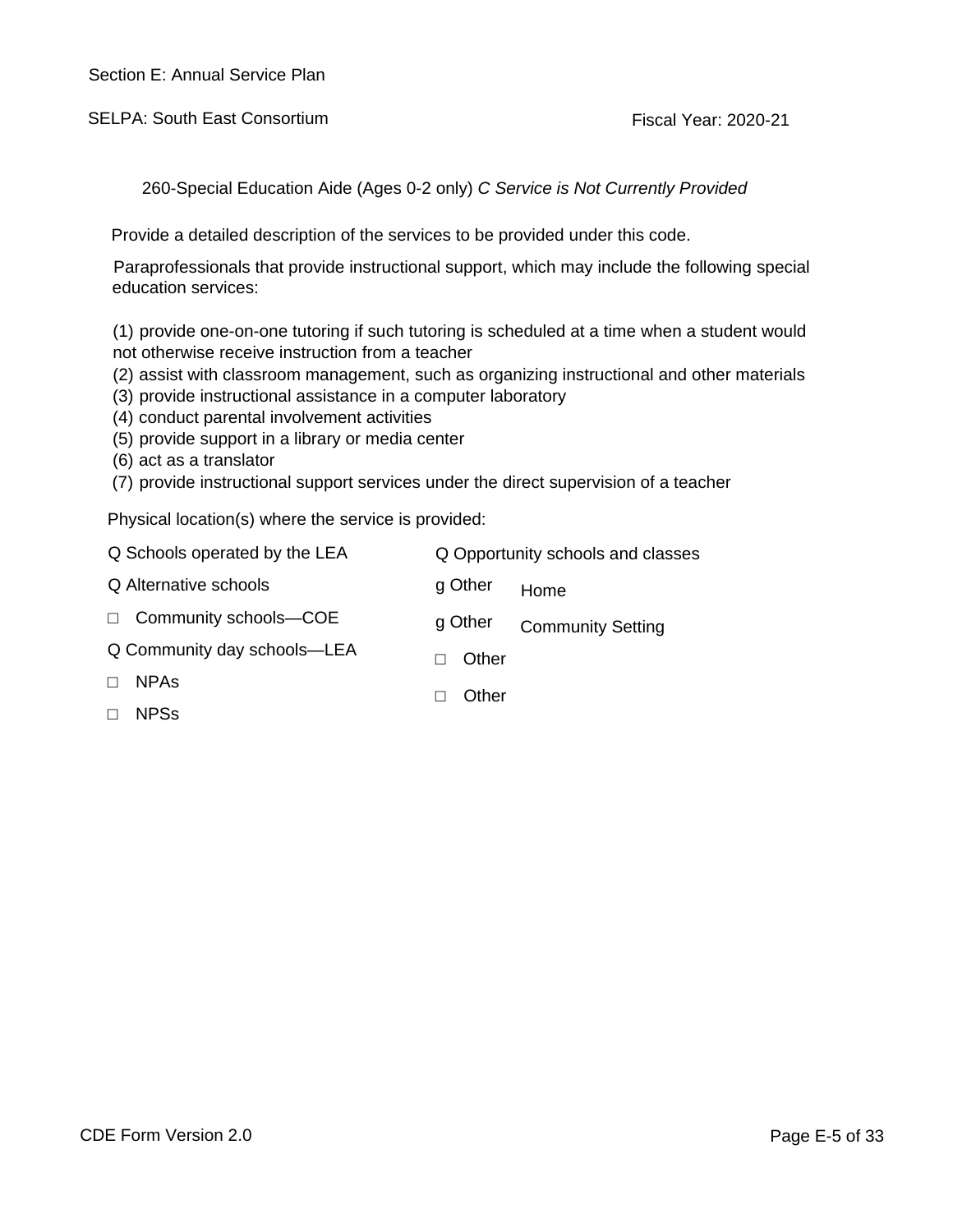| <b>CDE Form Version 2.0</b> | Page E-6 of 33 |
|-----------------------------|----------------|
|                             |                |

|                                                                                | Through the IFSP process, short-term care given in-home or out-of-home, which temporarily<br>relieves families of the ongoing responsibility for specialized care for child with a disability |  |
|--------------------------------------------------------------------------------|-----------------------------------------------------------------------------------------------------------------------------------------------------------------------------------------------|--|
| Physical location(s) where the service is provided:                            |                                                                                                                                                                                               |  |
| Q Schools operated by the LEA                                                  | Q Opportunity schools and classes                                                                                                                                                             |  |
| <b>Alternative Schools</b>                                                     | <b>g</b> Other<br>Home                                                                                                                                                                        |  |
| O Community schools-COE                                                        | Other<br>g<br><b>Community Setting</b>                                                                                                                                                        |  |
| Community day schools-LEA                                                      | Other                                                                                                                                                                                         |  |
| Nonpublic agencies (NPAs)                                                      | Other                                                                                                                                                                                         |  |
| Q Nonpublic school (NPS) sites                                                 |                                                                                                                                                                                               |  |
| (S' 340-Intensive Individual Instruction                                       | C Service is Not Currently Provided                                                                                                                                                           |  |
| Provide a detailed description of the services to be provided under this code. |                                                                                                                                                                                               |  |
| support for all or part of the day to meet his or her IEP goals.               | Individualized Education Program (IEP) Team determination that student requires additional                                                                                                    |  |
| Physical location(s) where the service is provided:                            |                                                                                                                                                                                               |  |
| <b>g</b> Schools operated by the LEA                                           | Opportunity schools and classes                                                                                                                                                               |  |
| Alternative schools                                                            | Other Juvenile Court School<br>$\blacksquare$                                                                                                                                                 |  |
|                                                                                |                                                                                                                                                                                               |  |
| Community schools-COE<br>g                                                     | Other                                                                                                                                                                                         |  |
| Community day schools-LEA                                                      | Other                                                                                                                                                                                         |  |
| <b>NPAs</b>                                                                    |                                                                                                                                                                                               |  |
| <b>g</b> NPSs                                                                  | Other                                                                                                                                                                                         |  |
|                                                                                |                                                                                                                                                                                               |  |
|                                                                                |                                                                                                                                                                                               |  |

270-Respite Care (Ages 0-2 only) *C Service is Not Currently Provided*

Provide a detailed description of the services to be provided under this code.

SELPA: South East Consortium **Fiscal Year: 2020-21**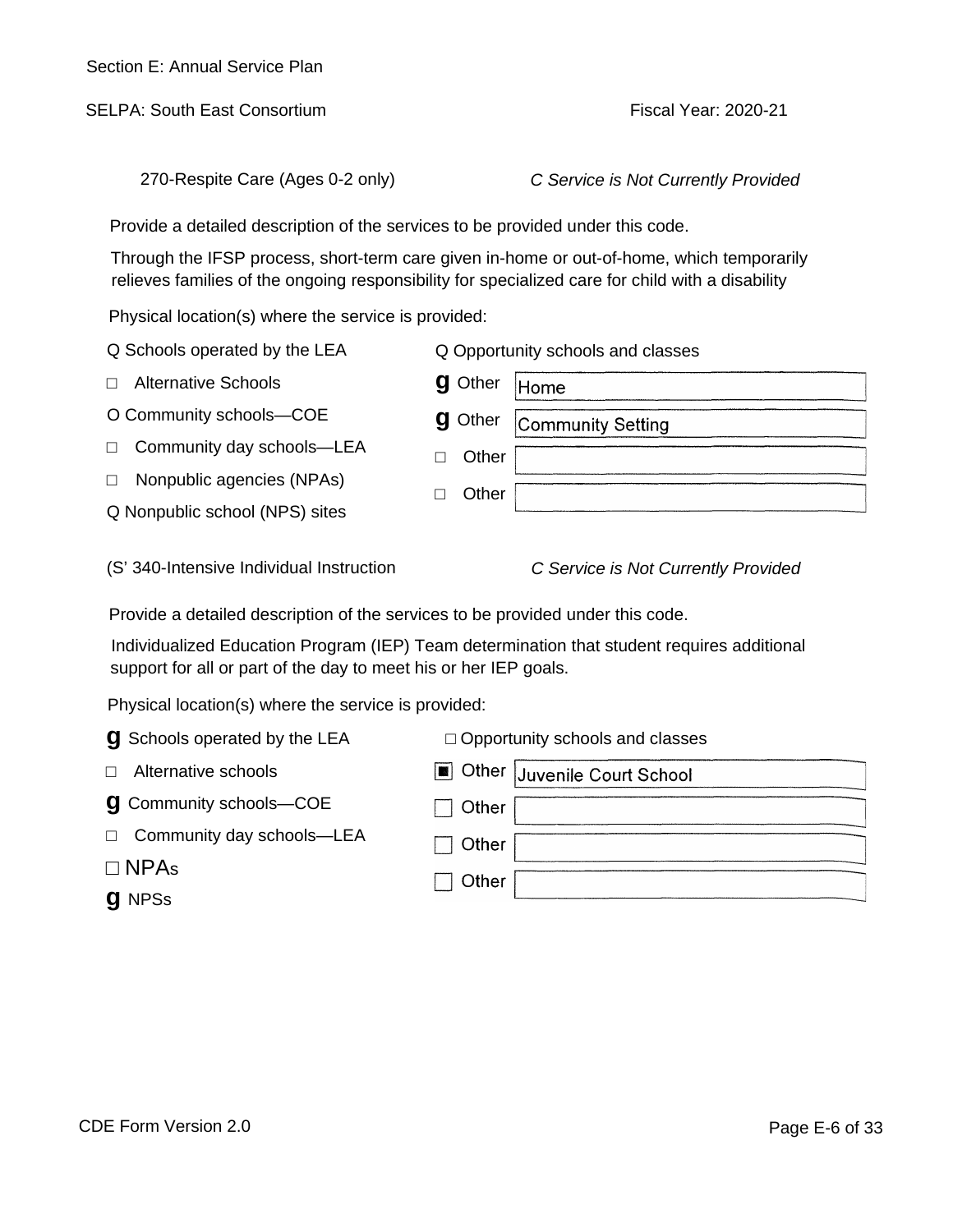SELPA: South East Consortium **Fiscal Year: 2020-21** 

(İ 350-lndividual and Small Group Instruction C *Service is Not Currently Provided*

Provide a detailed description of the services to be provided under this code.

Instruction delivered one-to-one or in a small group as specified in an IEP enabling the individual(s) to participate effectively in the total school program (30 EC 56441.2, 5 CCR 305.1)

| [ ] Schools operated by the LEA | <b>Opportunity schools and classes</b> |
|---------------------------------|----------------------------------------|
| O Alternative schools           | Other                                  |
| Community schools-COE           | Other                                  |
| Community day schools-LEA       | Other                                  |
| <b>NPAs</b>                     | Other                                  |
| ® NPSs                          |                                        |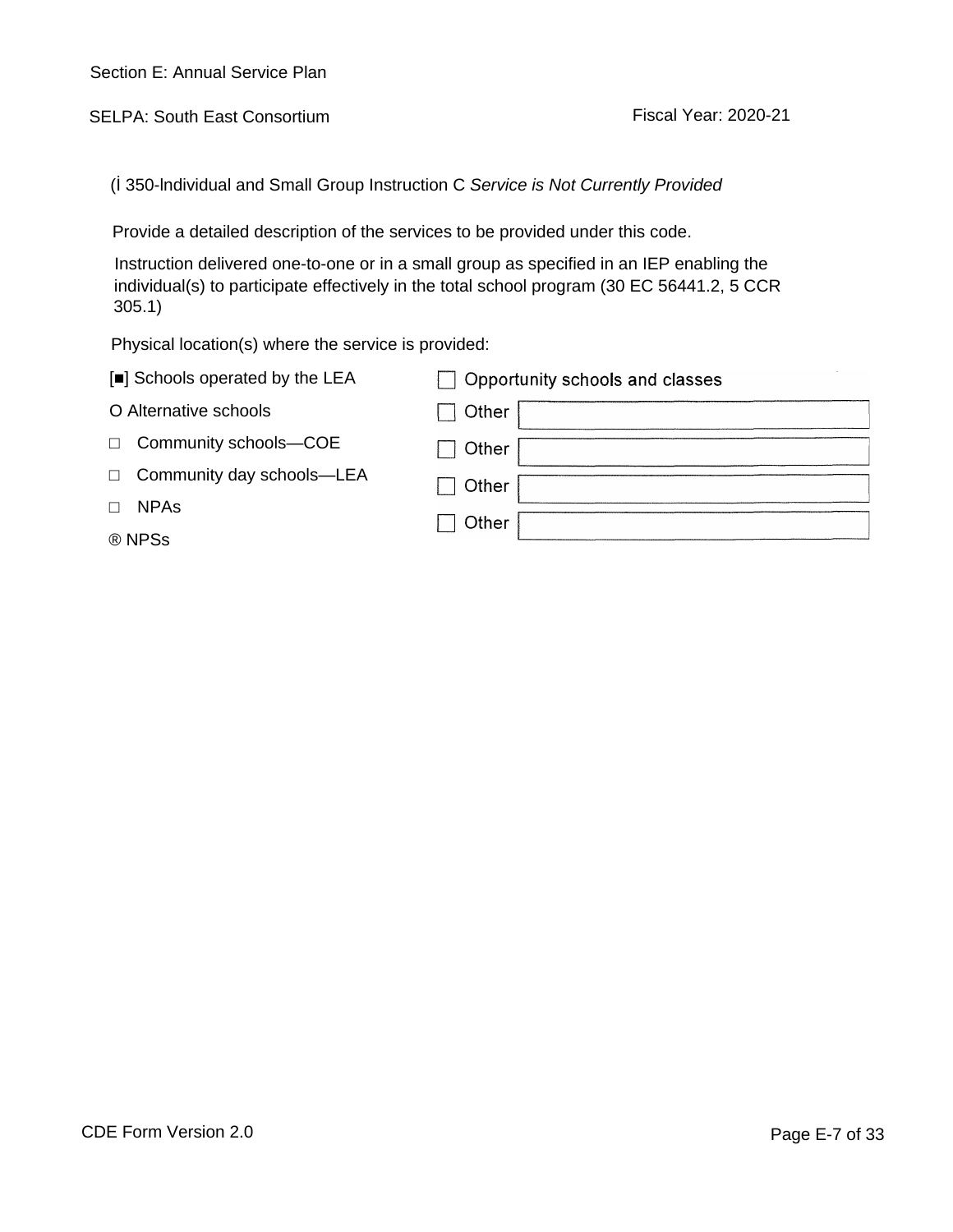SELPA: South East Consortium **Fiscal Year: 2020-21** 

Ŵ 415-Speech and Language (5 *CCR* 3051.1 ) C *Service is Not Currently Provided*

Provide a detailed description of the services to be provided under this code.

Services provide remedial intervention for eligible individuals with difficulty understanding or using spoken language. The difficulty may result from problems with articulation (excluding abnormal swallowing patterns, if that is the sole assessed disability); abnormal voice quality, pitch, or loudness; fluency; hearing loss; or the acquisition, comprehension, or expression of spoken language. Language deficits or speech patterns resulting from unfamiliarity with the English language and from environmental, economic, or cultural factors are not included.

Services include: specialized instruction and services, monitoring, reviewing, and consultation. Services may be direct or indirect including the use of a speech consultant.

| [ ] Schools operated by the LEA                                                    | O Opportunity schools and classes   |
|------------------------------------------------------------------------------------|-------------------------------------|
| O Alternative schools                                                              | Other                               |
| [] Community schools-COE                                                           | Other                               |
| Community day schools-LEA                                                          | Q Other                             |
| $[$ ] NPAs                                                                         | Q Other                             |
| @0 NPSs                                                                            |                                     |
| ( $\cdot$ / $c$ <sup>425-Adapted Physical Education</sup><br>(5 <i>CCR</i> 3051.5) | C Service is Not Currently Provided |
| Physical location(s) where the service is provided:                                |                                     |
| [ ] Schools operated by the LEA                                                    | Opportunity schools and classes     |
| Alternative schools                                                                | Other                               |
| @ Community schools-COE                                                            | Other                               |
| Q Community day schools-LEA                                                        | Other                               |
| H NPAs                                                                             | $Q$ Qt $\varnothing_{\text{er}}$ r  |
| gnpss                                                                              |                                     |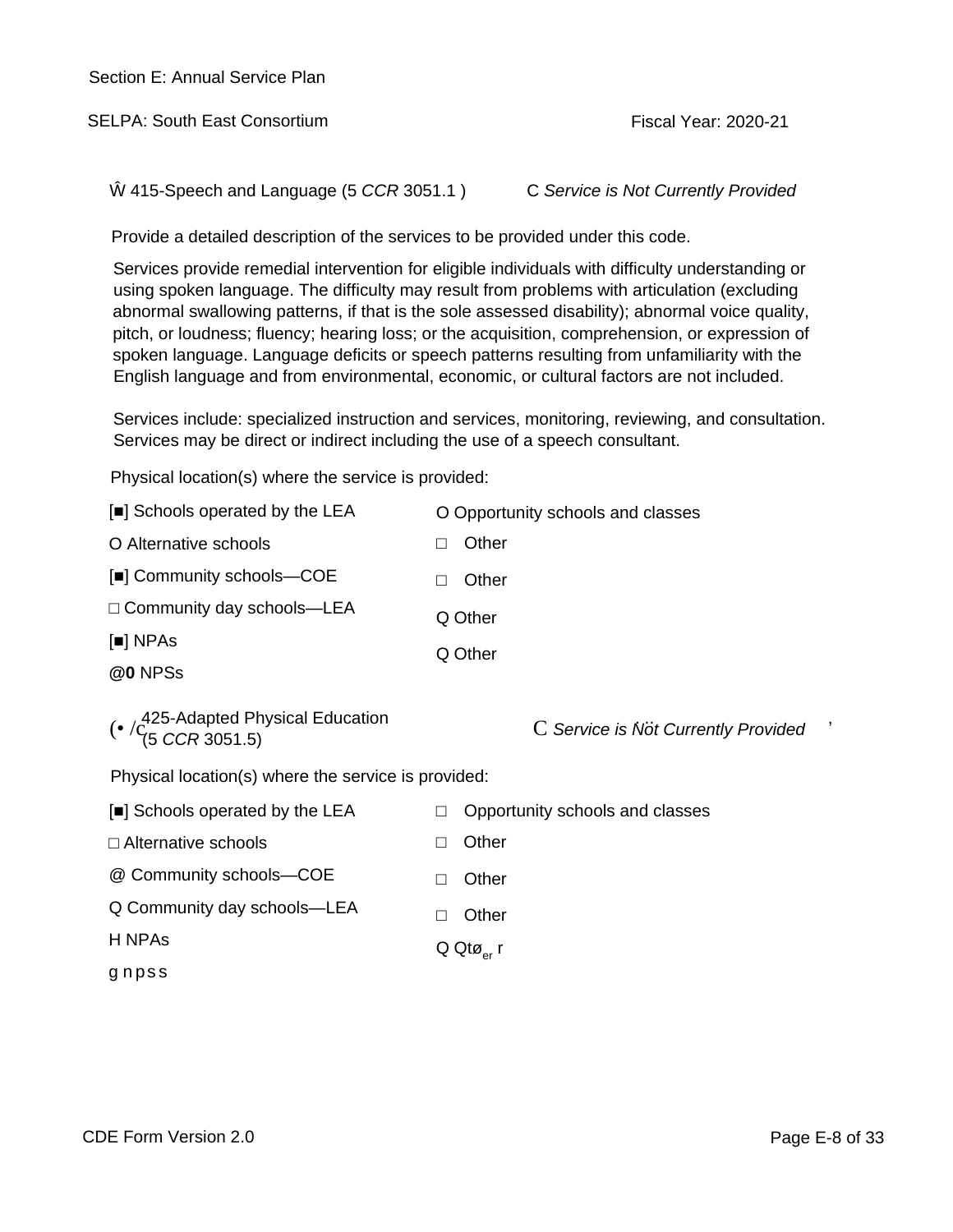SELPA: South East Consortium **Fiscal Year: 2020-21** Fiscal Year: 2020-21

435-Health and Nursing: Special Physical Health Care (5 *CCR* 3051.12) *C Service is Not Currently Provided*

Provide a detailed description of the services to be provided under this code.

Health care services means those health services prescribed by the child's licensed physician and/or surgeon, requiring medically related training of the individual who performs the services and which are necessary during the school day to enable the child to attend school (CCR §3051.12(b)(1)(A)). Specialized physical health care services include but are not limited to suctioning, oxygen administration, catheterization, nebulizer treatments, insulin administration and glucose testing (CEC 49423.5 (d)).

| [ ] Schools operated by the LEA | Q Opportunity schools and classes |  |    |
|---------------------------------|-----------------------------------|--|----|
| <b>Q</b> Alternative schools    | Other                             |  | ,, |
| [] Community schools-COE        | Other                             |  |    |
| Community day schools-LEA       | Other                             |  |    |
| [ ] NPAs                        | Other                             |  |    |
| <b>B</b> NPSs                   |                                   |  |    |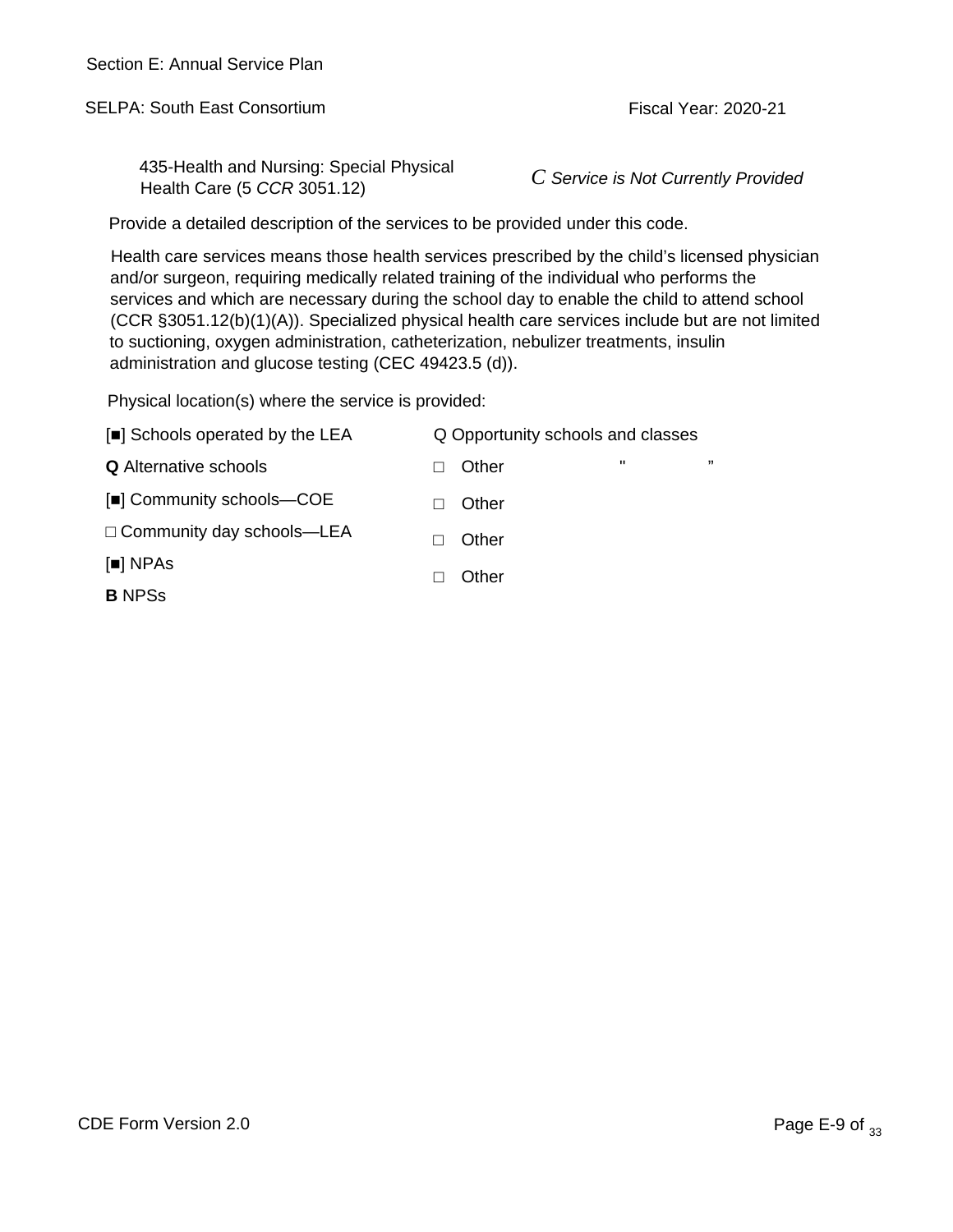SELPA: South East Consortium **Fiscal Year: 2020-21** 

436-Health and Nursing: Other Services (5 *CCR* 3051.12) C *Service is Not Currently Provided*

Provide a detailed description of the services to be provided under this code.

This includes services that are provided to individuals with exceptional needs by a qualified individual pursuant to an IEP when a student has health problems which require nursing intervention beyond basic school health services. Services include managing the health problem, consulting with staff, group and individual counseling, making appropriate referrals, and maintaining communication with agencies and health care providers. These services do not include any physician-supervised or specialized health care service.

IEP-required health and nursing services are expected to supplement the regular health services program. (34 CFR 300.34; CCR Title 5 §3051.12 (a)).

Physical location(s) where the service is provided:

[] Schools operated by the LEA Q Opportunity schools and classes

| O Alternative schools       | Q Other |  |
|-----------------------------|---------|--|
| [] Community schools-COE    | Q Other |  |
| Q Community day schools-LEA | r-n l   |  |
| $\lceil$ ) NPAs             |         |  |

H NPSs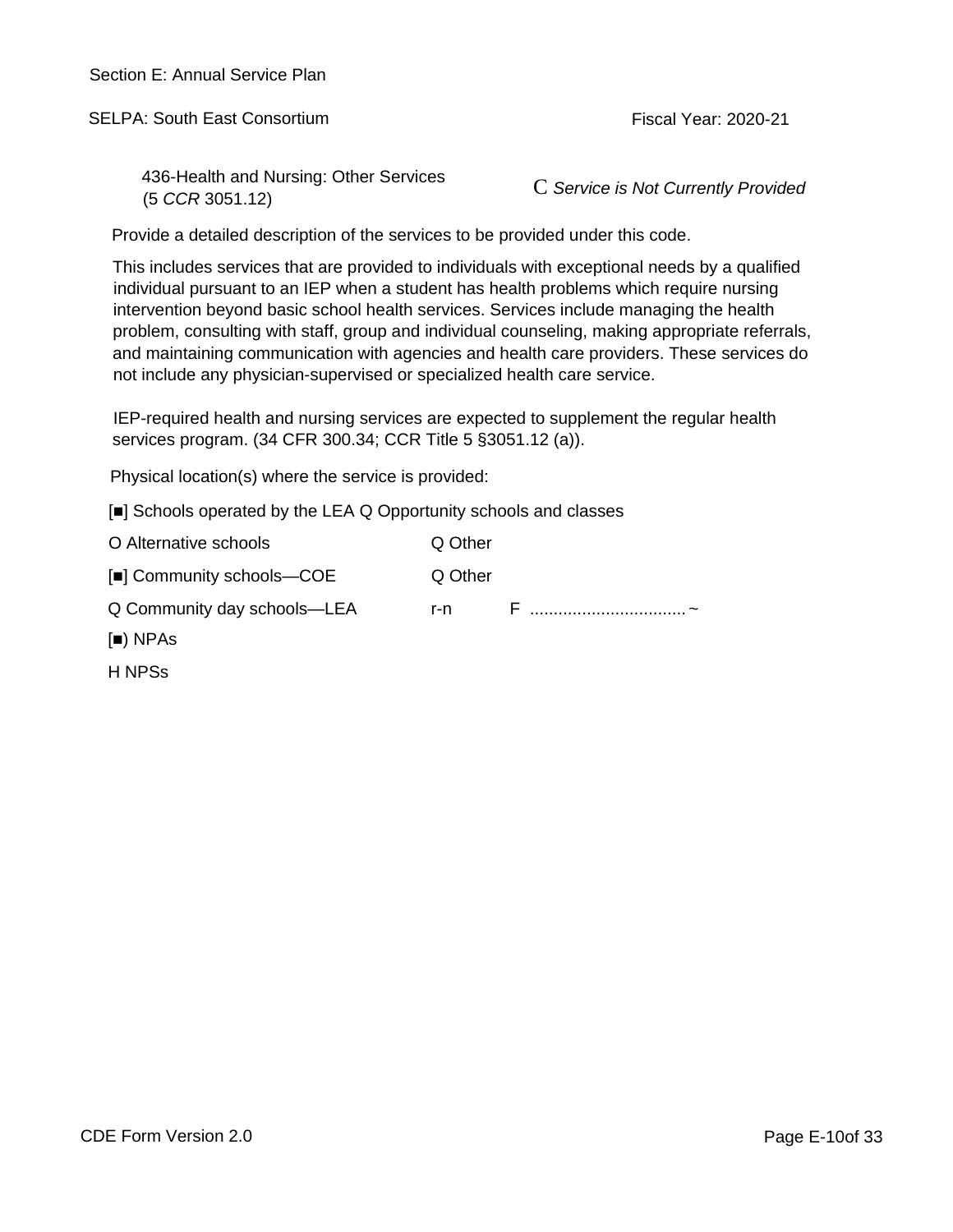SELPA: South East Consortium **Fiscal Year: 2020-21** 

445-Assistive Technology Services

\* (5 *CCR* 3051.19) C *Service is Not Currently Provided*

Provide a detailed description of the services to be provided under this code.

Any specialized training or technical support for the incorporation of assistive devices, adapted computer technology, or specialized media with the educational programs to improve access for students. The term includes a functional analysis of the student's needs for assistive technology; selecting, designing, fitting, customizing, or repairing appropriate devices; coordinating services with assistive technology devices; training or technical assistance for students with a disability, the student's family, individuals providing education or rehabilitation services, and employers. (34 CFR Part 300.6).

Physical location(s) where the service is provided:

| <b>B</b> NPAS                                                     |         |  |
|-------------------------------------------------------------------|---------|--|
| Community day schools—LEA $_{n \text{ nftlor}}$ -                 |         |  |
| [ T] Community schools-COE                                        | q Other |  |
| H Alternative schools                                             | Q Other |  |
| [ ] Schools operated by the LEA O Opportunity schools and classes |         |  |

**H** NPSs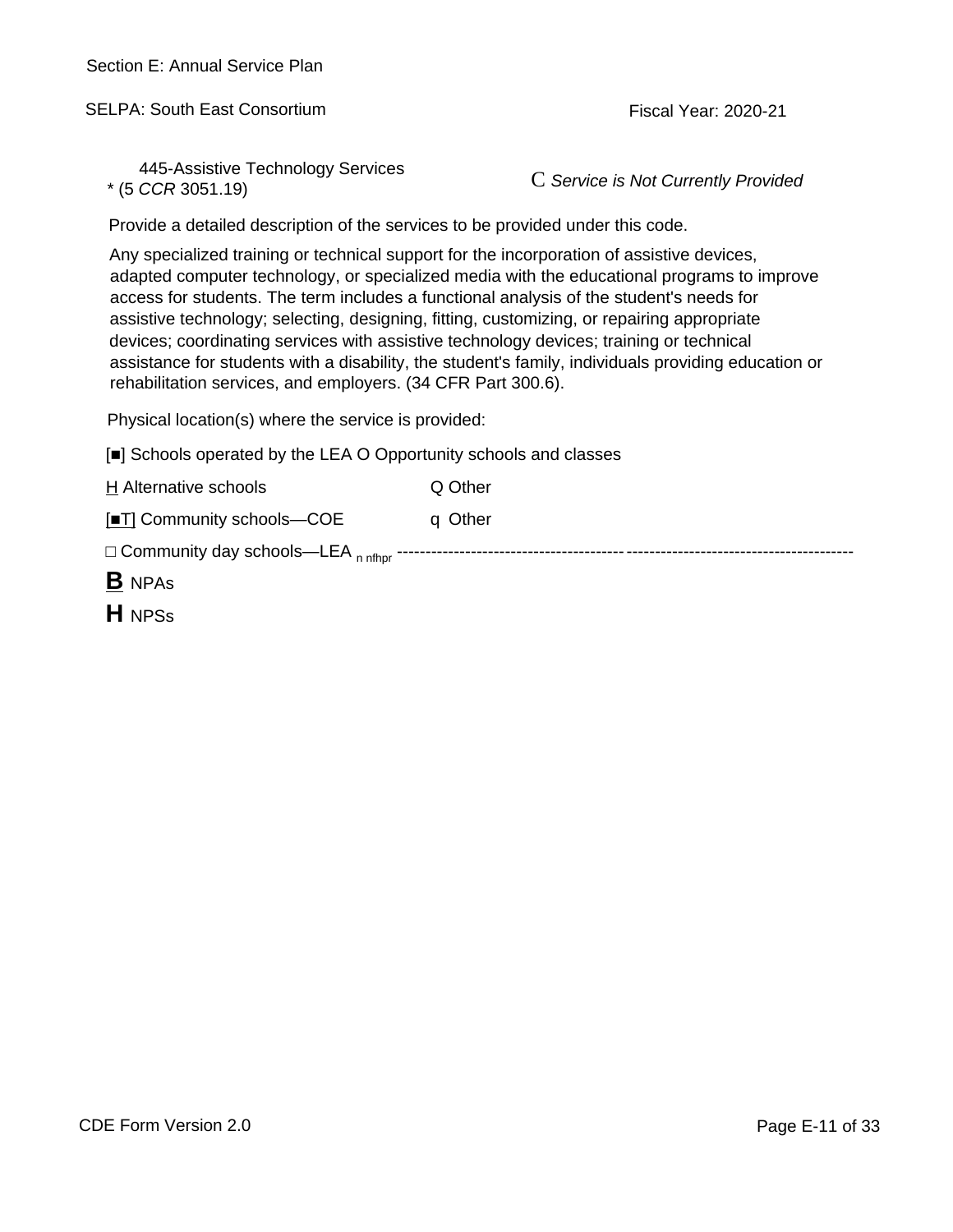SELPA: South East Consortium **Fiscal Year: 2020-21** 

Ŵ 450-Occupational Therapy (5 *CCR* 3051.6) *C Service is Not Currently Provided*

Provide a detailed description of the services to be provided under this code.

Includes services to improve student's educational performance, postural stability, self-help abilities, sensory processing and organization, environmental adaptation and use of assistive devices, motor planning and coordination, visual perception and integration, social and play abilities, and fine motor abilities.

Both direct and indirect services may be provided within the classroom, other educational settings or the home; in a group or on an individual basis; and may include therapeutic techniques to develop abilities; adaptations to the student's environment or curriculum; and consultation and collaboration with other staff and parents. Services are provided, pursuant to an Individualized Education Program (IEP), by a qualified occupational therapist registered with the American Occupational Therapy Certification Board. (CCR Title 5 §. 3051.6, EC Part 30 §56363).

| <b>g</b> Schools operated by the LEA | Opportunity schools and classes               |  |  |
|--------------------------------------|-----------------------------------------------|--|--|
| O Alternative schools                | <b>g</b> Other<br><b>Medical Therapy Unit</b> |  |  |
| <b>g</b> Community schools-COE       | Other                                         |  |  |
| Community day schools-LEA            | Other                                         |  |  |
| <b>g</b> NPAs                        | Q Other                                       |  |  |
| @ NPSs                               |                                               |  |  |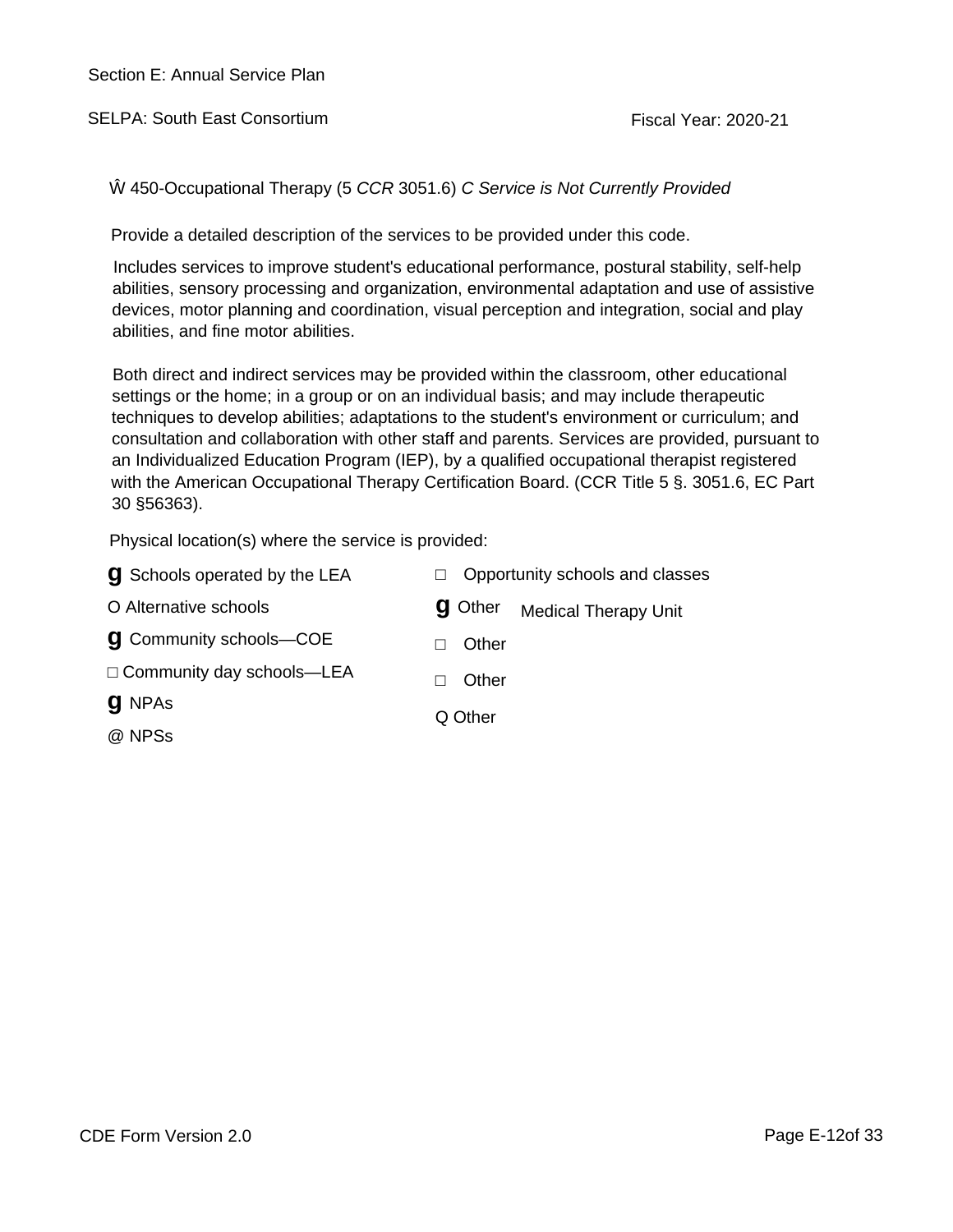SELPA: South East Consortium **Fiscal Year: 2020-21** Fiscal Year: 2020-21

(• 460-Physical Therapy (5 *CCR* 3051.6) *C Service is Not Currently Provided*

Provide a detailed description of the services to be provided under this code.

These services are provided, pursuant to an Individualized Education Program (IEP), by a registered physical therapist, or physical therapist assistant, when assessment shows a discrepancy between gross motor performance and other educational skills. Physical therapy includes, but is not limited to, motor control and coordination, posture and balance, self-help, functional mobility, accessibility and use of assistive devices. Services may be provided within the classroom, other educational settings or in the home; and may occur in groups or individually. These services may include adaptations to the student's environment and curriculum, selected therapeutic techniques and activities, and consultation and collaborative interventions with staff and parents. (B&PC Ch. 5.7, CCR Title 5 §3051.6, EC Part 30 §56363, GC-lnteragency Agreements Ch. 26.5 §7575(a)(2)).

| <b>g</b> Schools operated by the LEA | Q Opportunity schools and classes |                             |  |
|--------------------------------------|-----------------------------------|-----------------------------|--|
| Q Alternative schools                | <b>g</b> Other                    | <b>Medical Therapy Unit</b> |  |
| <b>g</b> Community schools-COE       | Other                             |                             |  |
| Q Community day schools—LEA          | Other                             |                             |  |
| $U$ NP As                            |                                   |                             |  |
| <b>g</b> NPSs                        | Q Other                           |                             |  |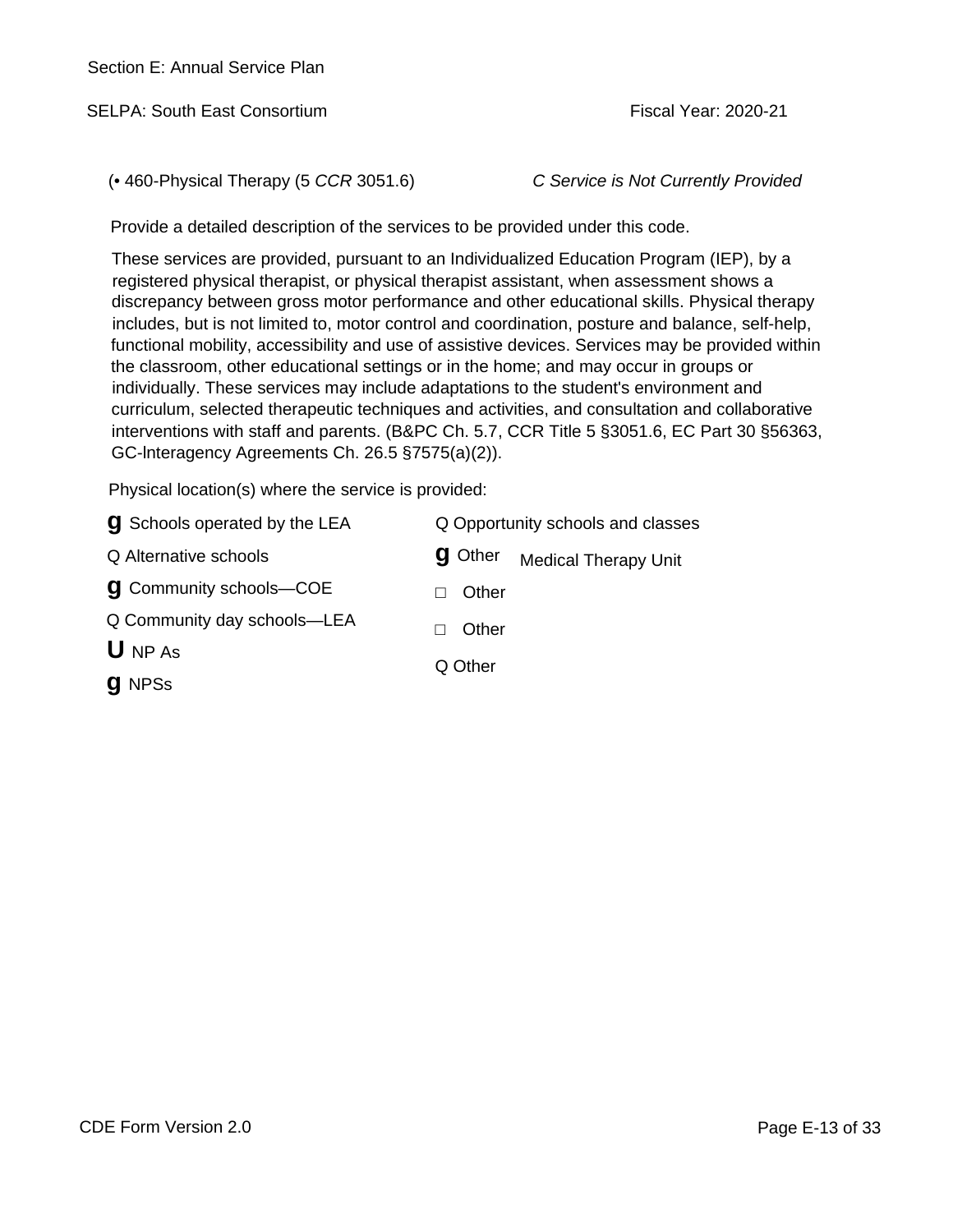SELPA: South East Consortium **Fiscal Year: 2020-21** Fiscal Year: 2020-21

510—Individual Counseling (5 *CCR* 3051.9) C *Service is Not Currently Provided* 

Provide a detailed description of the services to be provided under this code.

One-to-one counseling, provided by a qualified individual pursuant to an IEP. Counseling may focus on aspects, such as educational, career, personal; or be with parents or staff members on learning problems or guidance programs for students. Individual counseling is expected to supplement the regular guidance and counseling program. (34 CFR § 300.24(b)(2), (CCR Title 5 §3051.9).

| [ ] Schools operated by the LEA | Q Opportunity schools and classes                |
|---------------------------------|--------------------------------------------------|
| Q Alternative schools           | SO Other Home Instruction/IEP Team Determination |
| [] Community schools-COE        | Other                                            |
| O Community day schools-LEA     | Other                                            |
| gl NPAs                         | Other                                            |
| <b>g</b> npss                   |                                                  |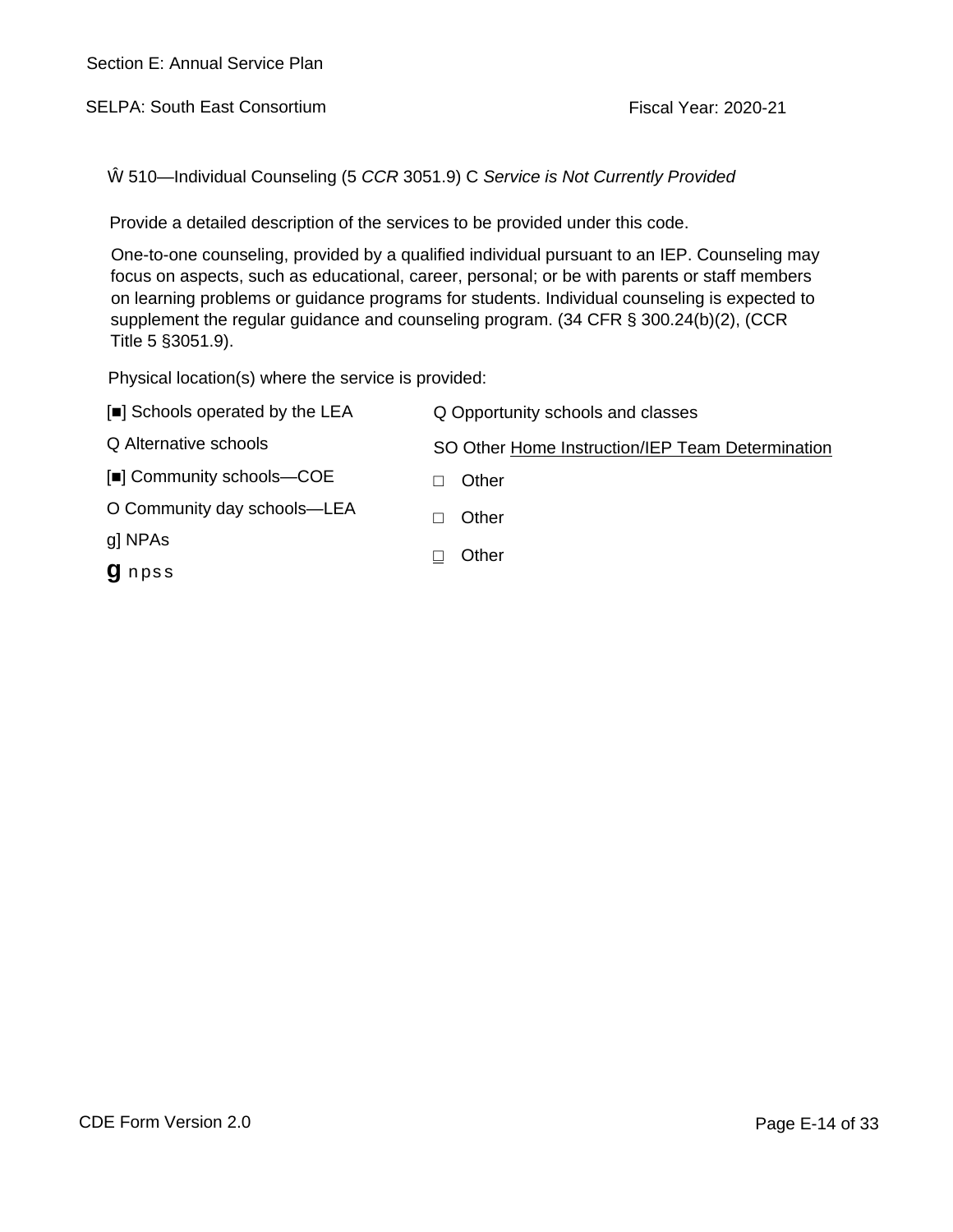SELPA: South East Consortium And Consortium Fiscal Year: 2020-21

P 515-Counseling and Guidance

' (5 *CCR* 3051.9) C *Service is Not Currently Provided*

Provide a detailed description of the services to be provided under this code.

Counseling in a group setting, provided by a qualified individual pursuant to an IEP. Group counseling is typically social skills development, but may focus on aspects, such as educational, career, personal; or be with parents or staff members on learning problems or guidance programs for students. IEP-required group counseling is expected to supplement the regular guidance and counseling program. (34 CFR §300.24.(b)(2)); CCR Title 5 §3051.9) Guidance services include interpersonal, intrapersonal or family interventions, performed in an individual or group setting by a qualified individual pursuant to an IEP. Specific programs include social skills development, self-esteem building, parent training, and assistance to special education students supervised by staff credentialed to serve special education students. These services are expected to supplement the regular guidance and counseling program. (34 CFR 300.306; CCR Title 5 §3051.9).

| [ ] Schools operated by the LEA | Opportunity schools and classes |
|---------------------------------|---------------------------------|
| Alternative schools             | Other                           |
| [] Community schools-COE        | Other                           |
| Q Community day schools-LEA     | Other                           |
| g] NPAs                         | Other                           |
| U NPSs                          |                                 |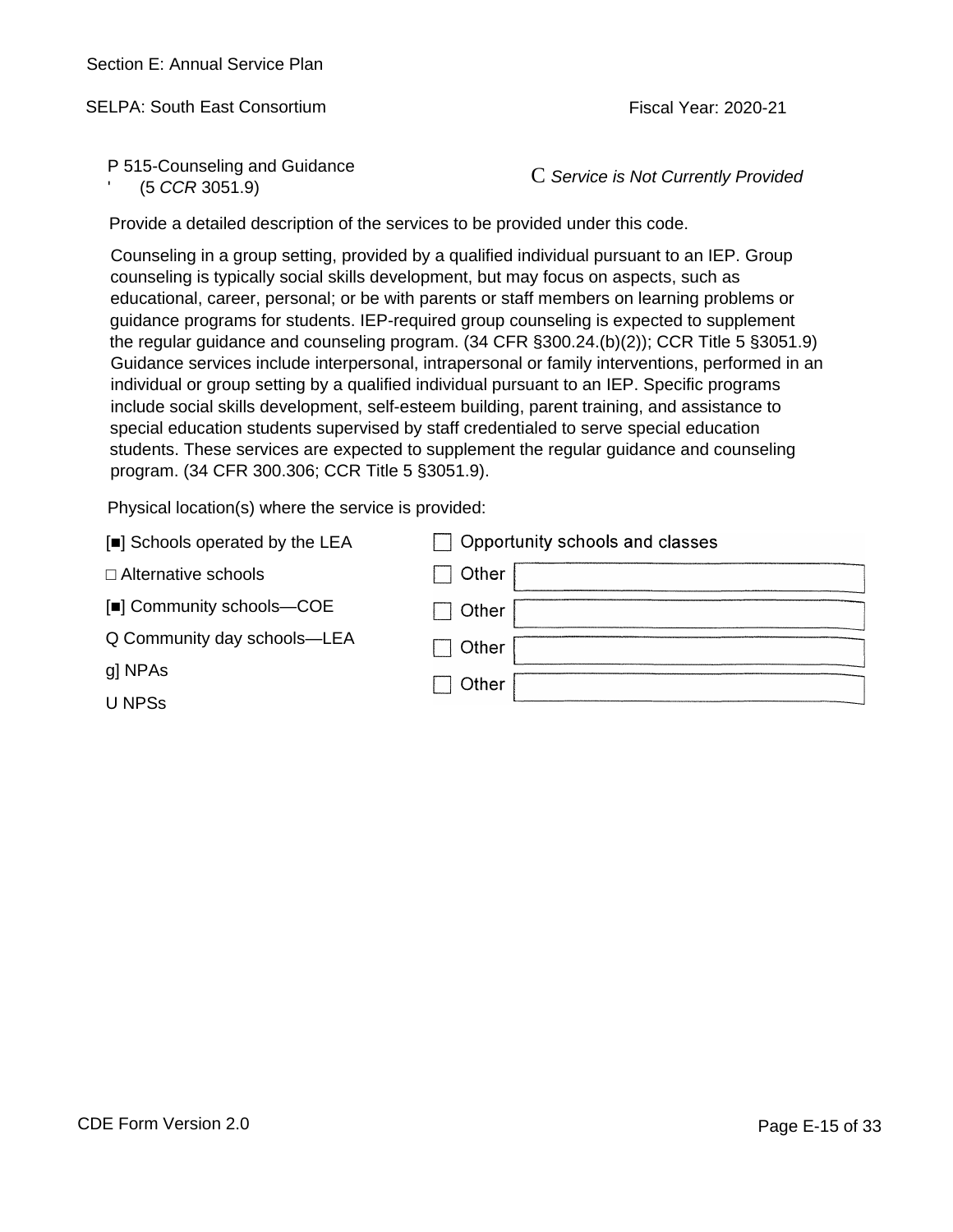SELPA: South East Consortium and the state of the Fiscal Year: 2020-21

(\$ 520-Parent Counseling (5 *CCR* 3051.9) C *Service is Not Currently Provided*

Provide a detailed description of the services to be provided under this code.

Individual or group counseling provided by a qualified individual pursuant to an Individualized Education Program (IEP) to assist the parent(s) of special education students in better understanding and meeting their child's needs; may include parenting skills or other pertinent issues. IEP-required parent counseling is expected to supplement the regular guidance and counseling program. (34 CFR §300.31 (b)(7); CCR Title 5 §3051.11).

| [ ] Schools operated by the LEA |          | Q Opportunity schools and classes       |
|---------------------------------|----------|-----------------------------------------|
| Q Alternative schools           | g] Other | Home Instruction/IEP Team Determination |
| [] Community schools-COE        | Other    |                                         |
| Community day schools-LEA       | Other    |                                         |
| @g NPAs                         | Other    |                                         |
| ® NPSs                          |          |                                         |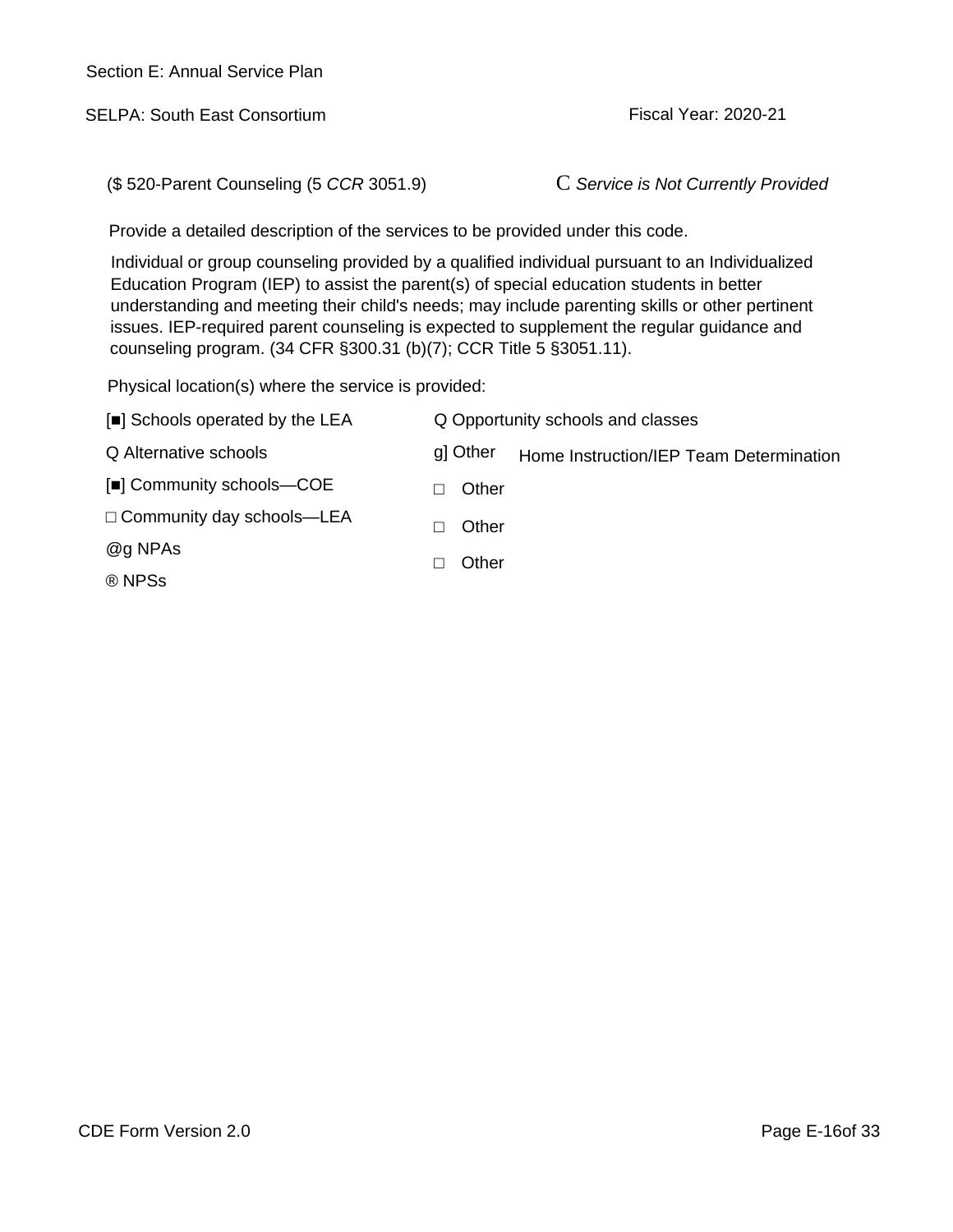SELPA: South East Consortium **Figure 10** 2020-21

(S' 525-Social Worker (5 *CCR* 3051.13) C *Service is Not Currently Provided*

Provide a detailed description of the services to be provided under this code.

Services provided pursuant to an Individualized Education Program (IEP) by a qualified individual, includes, but are not limited to, preparing a social or developmental history of a child with a disability; group and individual counseling with the child and family; working with those problems in a child's living situation (home, school, and community) that affect the child's adjustment in school; and mobilizing school and community resources to enable the child to learn as effectively as possible in his or her educational program. Social work services are expected to supplement the regular guidance and counseling program. (34 CFR §300.24(b)(13); CCR Title 5 §3051.13).

| [ ] Schools operated by the LEA | Opportunity schools and classes                        |
|---------------------------------|--------------------------------------------------------|
| O Alternative schools           | <b>B</b> Other Home Instruction/IEP Team Determination |
| [ ] Community schools-COE       | <b>B</b> Other <i>j</i> Juvenile Court School          |
| [J Community day schools—LEA    | Other                                                  |
| ® NPAs                          | Other                                                  |
| <b>H</b> NPSs                   |                                                        |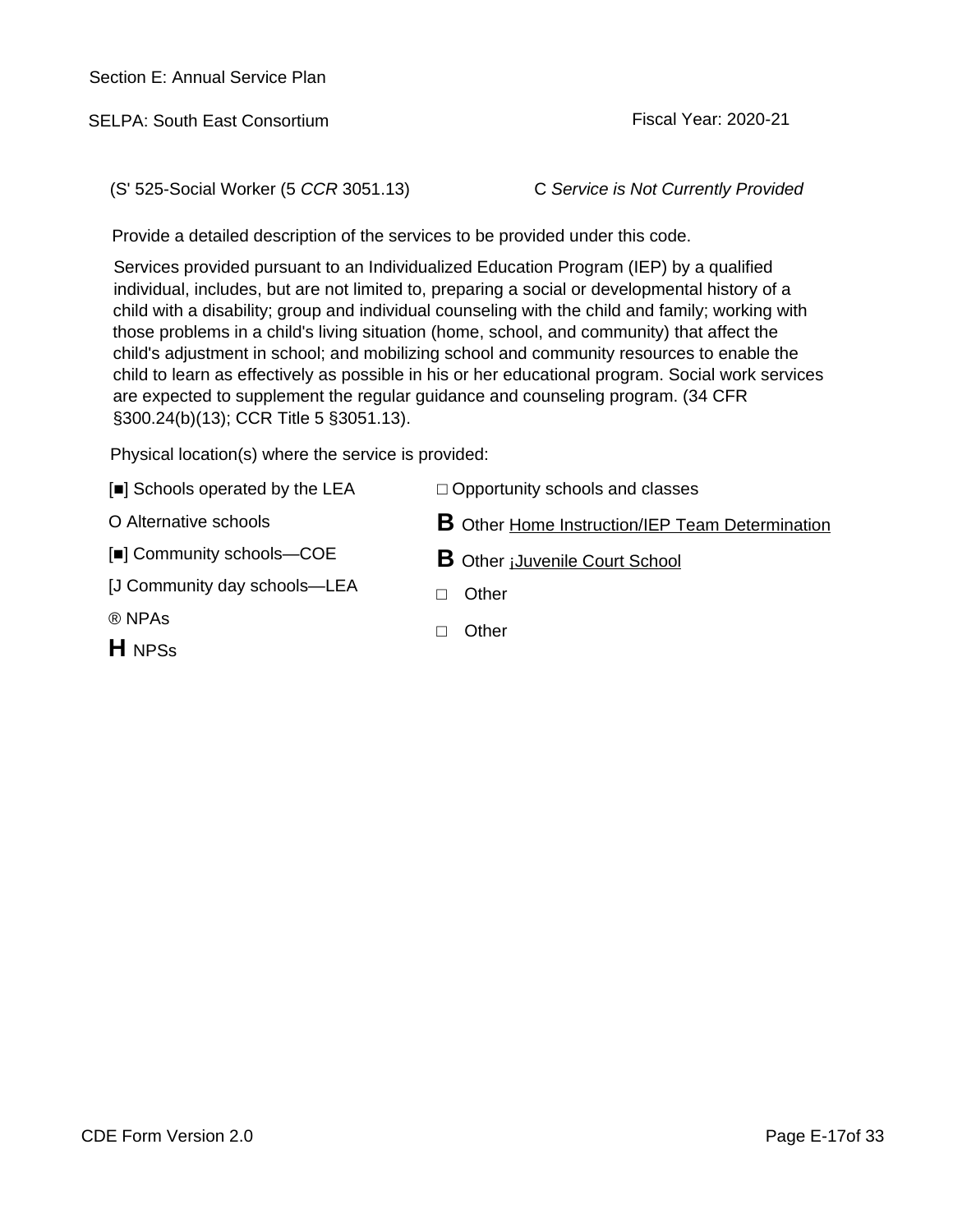SELPA: South East Consortium **Fiscal Year: 2020-21** Fiscal Year: 2020-21

530-Psychological Services (5 *CCR* 3051.10) C *Service is Not Currently Provided*

Provide a detailed description of the services to be provided under this code.

These services, provided by a credentialed or licensed psychologist pursuant to an Individualized Education Program (IEP), include interpreting assessment results to parents and staff in implementing the IEP; obtaining and interpreting information about child behavior and conditions related to learning; planning programs of individual and group counseling and guidance services for children and parents.

These services may include consulting with other staff in planning school programs to meet the special needs of children as indicated in the IEP. (CFR Part 300 §300.24).

IEP-required psychological services are expected to supplement the regular guidance and counseling program. (34 CFR §300.24; CCR Title 5 §3051.10).

| [ ] Schools operated by the LEA | $H$ Opportunity schools and classes |
|---------------------------------|-------------------------------------|
| Alternative schools             | Q Other                             |
| <b>g</b> Community schools-COE  | Other                               |
| Community day schools-LEA       | Other                               |
| H <sub>npas</sub>               |                                     |
| 11 NPSs                         | Q Other                             |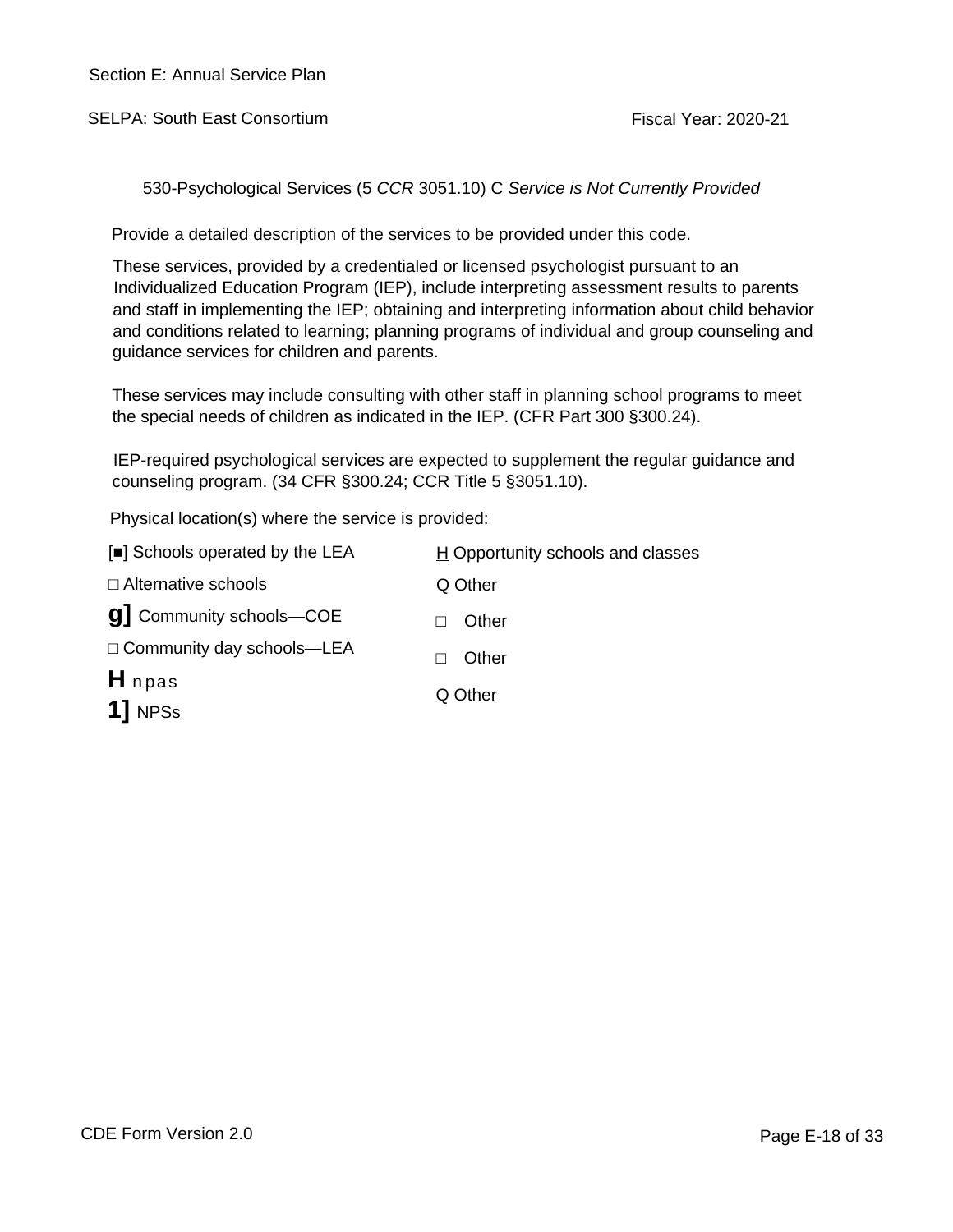SELPA: South East Consortium **Figure 10** 2020-21

535-Behavior Intervention (5 *CCR* 3051.23) C *Service is Not Currently Provided* 

Provide a detailed description of the services to be provided under this code.

A systematic implementation of procedures designed to promote lasting, positive changes in the student's behavior resulting in greater access to a variety of community settings, social contacts, public events, and placement in the least restrictive environment. (CCR Title 5 §3001 (d)).

Physical location(s) where the service is provided:

| <b>g</b> Schools operated by the LEA |                | Opportunity schools and classes         |
|--------------------------------------|----------------|-----------------------------------------|
| Q Alternative schools                | <b>g</b> Other | Home Instruction/IEP Team Determination |
| <b>g</b> Community schools-COE       | Other          |                                         |
| Community day schools-LEA            | Other          |                                         |
| <b>g</b> NPAs                        | Other          |                                         |
| <b>g</b> npss                        |                |                                         |
|                                      |                |                                         |

540-Day Treatment **C** *Service is Not Currently Provided* 

Provide a detailed description of the services to be provided under this code.

Structured education, training and support services to address the student's mental health needs. (Health & Safety Code, Div.2, Chap.3, Article 1, 1502(a)(3)).

| Schools operated by the LEA  | Opportunity schools and classes |
|------------------------------|---------------------------------|
| <b>J Alternative schools</b> | Other                           |
| Community schools-COE        | Other                           |
| [J Community day schools-LEA | Other                           |
| <b>g</b> NPAs                | Other                           |
| <b>g</b> npss                |                                 |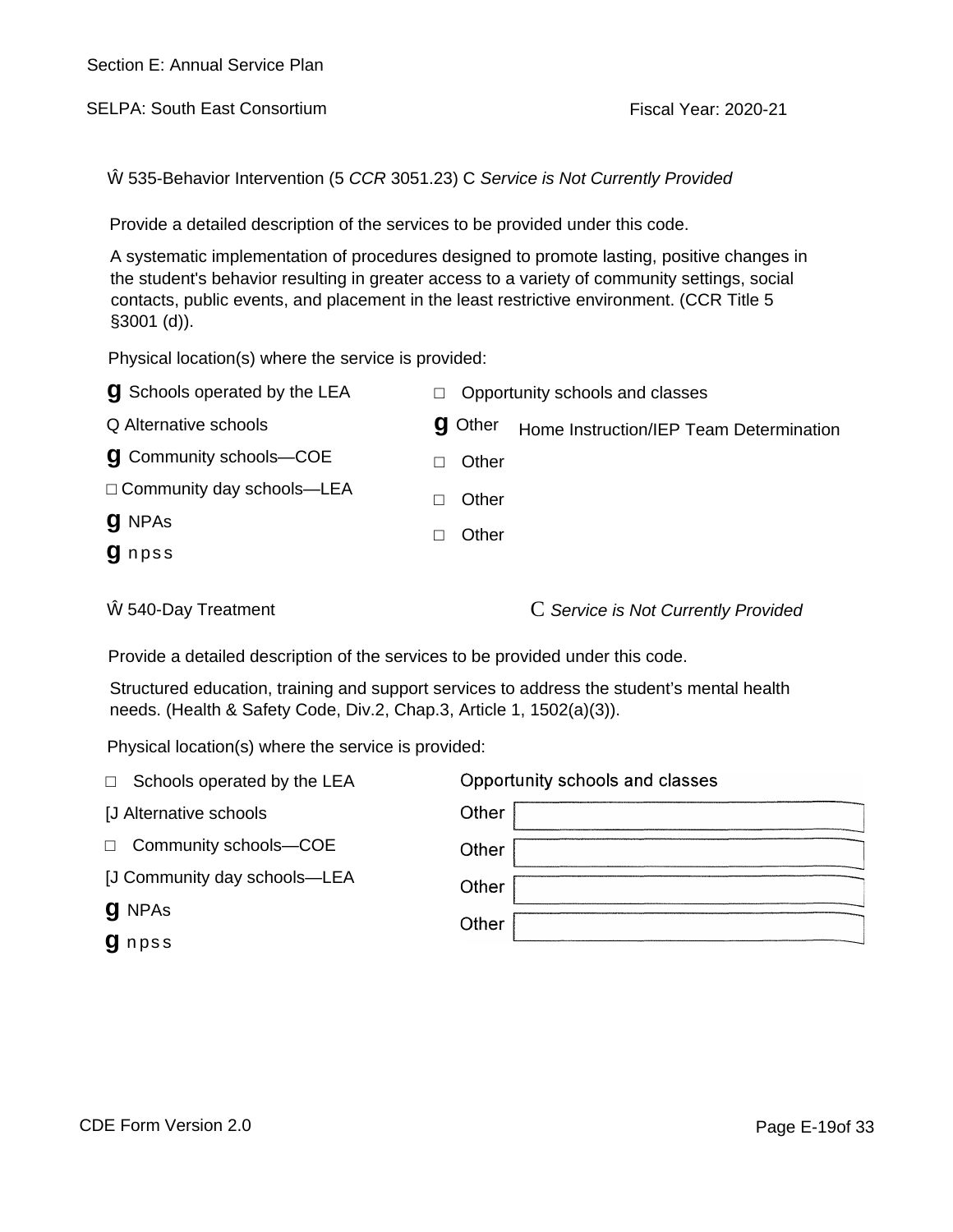SELPA: I South East Consortium **Figure 1** 2020-21

545-Residential Treatment C *Service is Not Currently Provided*

Provide a detailed description of the services to be provided under this code.

A 24-hour out-of-home placement that provides intensive therapeutic services to support the educational program. (Welfare and Institutions Code, Part 2, Chapter 2.5, Art. 1, §5671)).

Physical location(s) where the service is provided:

| Q Schools operated by the LEA | Opportunity schools and classes |   |
|-------------------------------|---------------------------------|---|
| Q Alternative schools         | Other                           |   |
| Q Community schools-COE       | Q Other                         |   |
| [J Community day schools-LEA  | Other                           |   |
| <b>NPAs</b>                   | Other                           | " |
| @ NPSs                        |                                 |   |
|                               |                                 |   |

610-Specialized Service for Low Incidence (Disabilities (5 CCR 3051.16)

 $C$  Service is Not Currently Provided

Provide a detailed description of the services to be provided under this code.

Low incidence services are defined as those provided to the student population of orthopedically impaired (Ol), visually impaired (VI), deaf, hard of hearing (HH), or deaf-blind (DB). Typically, services are provided in education settings by an itinerant teacher or the itinerant teacher/specialist. Consultation is provided to the teacher, staff and parents as needed. These services must be clearly written in the student's Individualized Education Program (IEP), including frequency and duration of the services to the student. (CCR Title 5 §3051.16 & 3051.18).

Physical location(s) where the service is provided:

- [ ] Schools operated by the LEA O Opportunity schools and classes
- Q Alternative schools

**B** Other Home Instruction / IEP team determination

**B** Other Medical Therapy Unit

- [ ] Community schools—COE
- Q Community day schools—LEA
- **H** NPAs
- **g** npss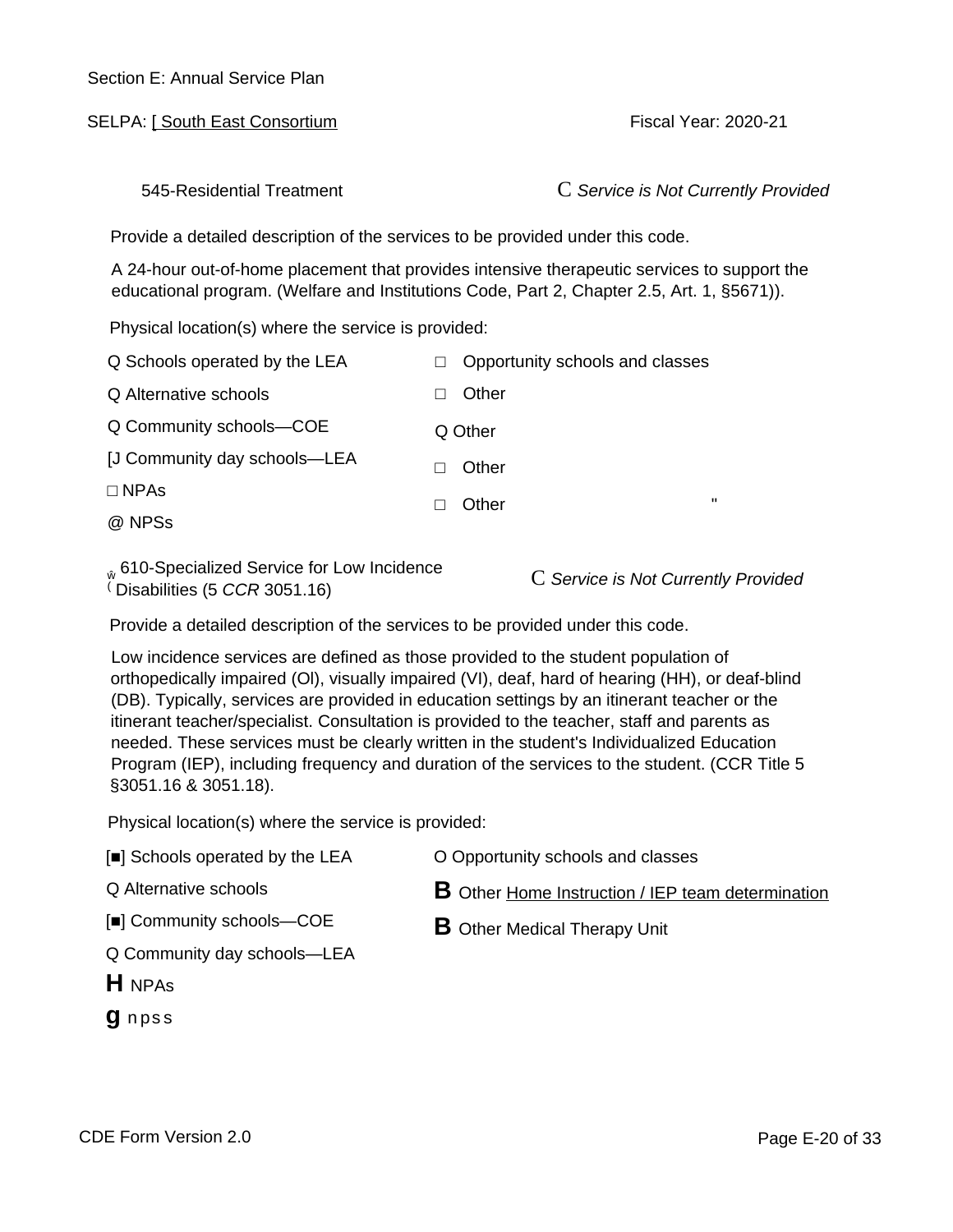SELPA: South East Consortium Fiscal Year: 2020-21

" 710-Specialized Deaf and Hard of Hearing " " . . <sup>D</sup> (• (5 *CCR* 3051 18) *~ Service is Not Currently Provided*

Provide a detailed description of the services to be provided under this code.

These services include speech therapy, speech reading, auditory training and/or instruction in the student's mode of communication. Rehabilitative and educational services; adapting curricula, methods, and the learning environment; and special consultation to students, parents, teachers, and other school personnel may also be included. (CCR Title 5 §3051.16 and 3051.18).

Physical location(s) where the service is provided:

| <b>g</b> Schools operated by the LEA | Opportunity schools and classes                        |
|--------------------------------------|--------------------------------------------------------|
| Q Alternative schools                | <b>B</b> Other Home Instruction/IEP Team Determination |
| @ Community schools-COE              | Other                                                  |
| Community day schools-LEA            | Other                                                  |
| [f] NPAs                             | Other                                                  |
| <b>g</b> NPSs                        |                                                        |
|                                      |                                                        |

~ Service is Not Currently Provided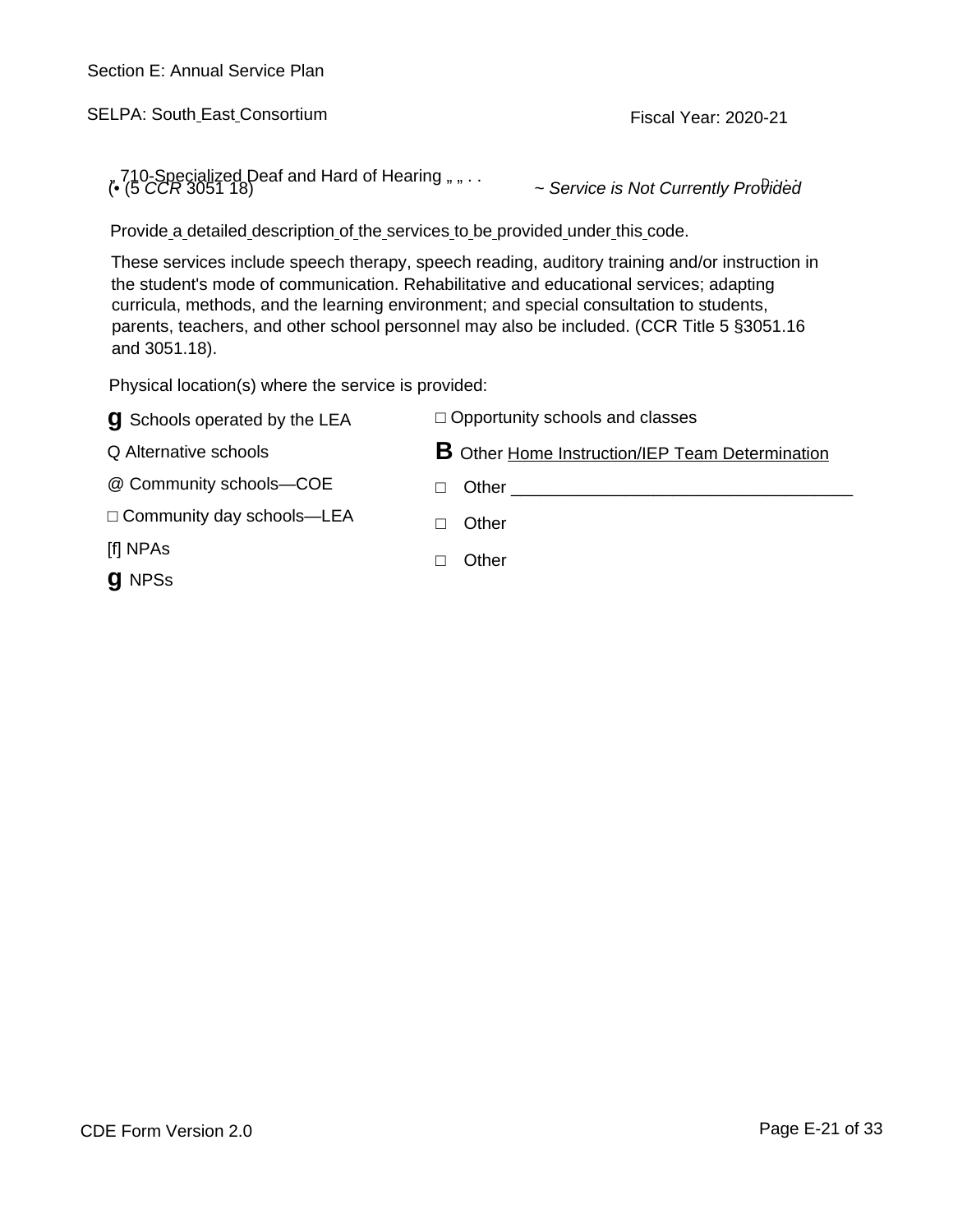SELPA: South East Consortium **Fiscal Year: 2020-21** 

@ 720-Audiological (5 *CCR* 3051.2) *C Service is Not Currently Provided*

Provide a detailed description of the services to be provided under this code.

These services include measurements of acuity, monitoring amplification, and frequency modulation system use. Consultation services with teachers, parents or speech pathologists must be identified in the Individualized Education Program (IEP) as to reason, frequency and duration of contact; infrequent contact is considered assistance and would not be included. (CCR Title 5 §3051.2).

| [ ] Schools operated by the LEA | O Opportunity schools and classes |
|---------------------------------|-----------------------------------|
| O Alternative schools           | Other                             |
| [] Community schools-COE        | Other                             |
| O Community day schools-LEA     | Q Other                           |
| g NP As                         | Other                             |
| ® NPSs                          |                                   |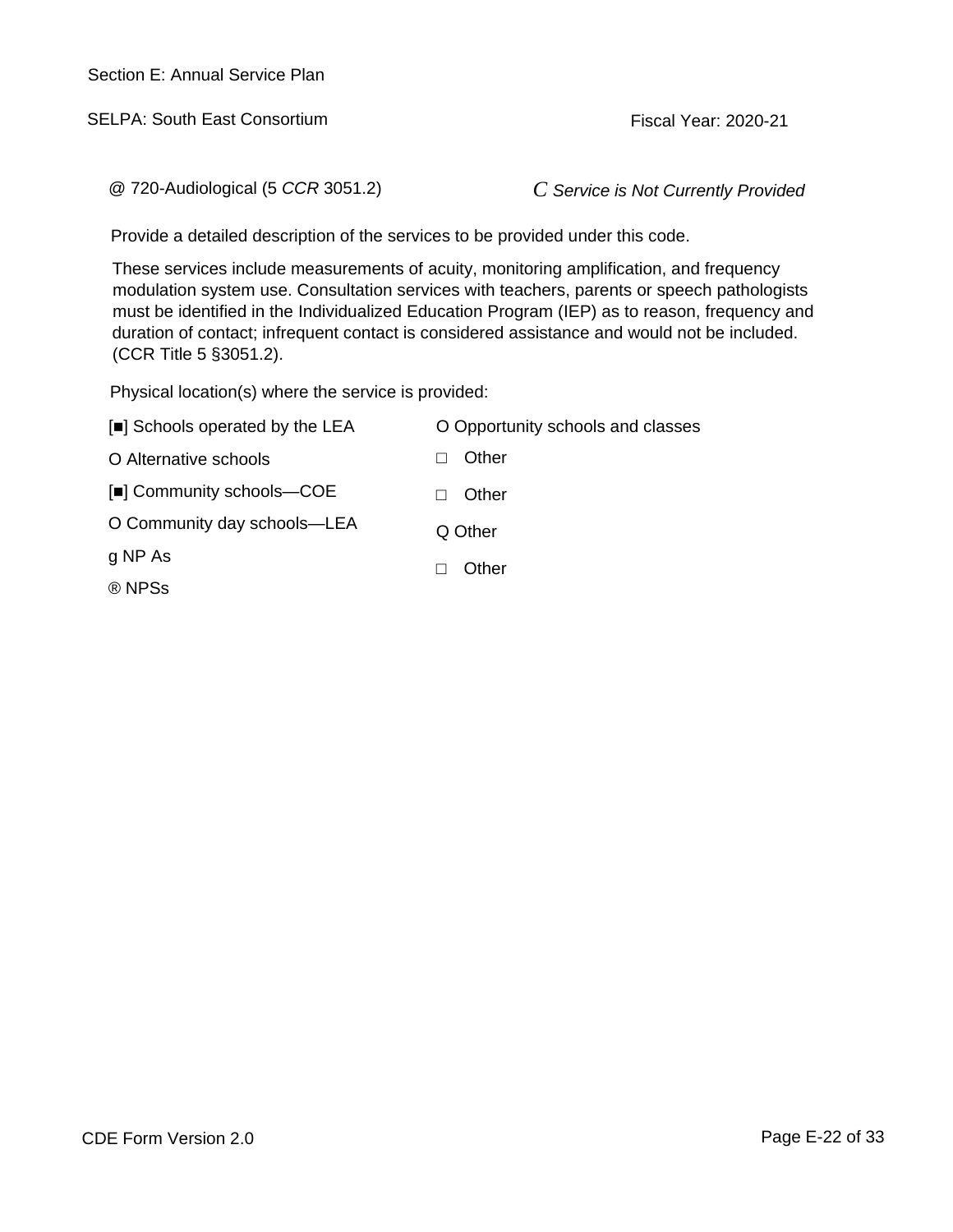SELPA: South East Consortium **Fiscal Year. 2020-21** 

725-Specialized Vision (5 *CCR 3051.7) C Service is Not Currently Provided*

Provide a detailed description of the services to be provided under this code.

This is a broad category of services provided to students with visual impairments. It includes assessment of functional vision; curriculum modifications necessary to meet the student's educational needs, including Braille, large type, and aural media; instruction in areas of need; concept development and academic skills; communication skills (including alternative modes of reading and writing); social, emotional, career, vocational, and independent living skills.

It may include coordination of other personnel providing services to the students (such as transcribers, readers, counselors, orientation and mobility specialists, career/vocational staff, and others) and collaboration with the student's classroom teacher. (CAC Title 5 §3030(d), EC 56364.1).

| [ ] Schools operated by the LEA | Q] Opportunity schools and classes              |
|---------------------------------|-------------------------------------------------|
| Q Alternative schools           | H Other Home Instruction/IEP Team Determination |
| [ ] Community schools—COE       | FI Other ""                                     |
| Community day schools-LEA       | Other                                           |
| EI NPAS                         | O Other                                         |
| <b>a</b> npss                   |                                                 |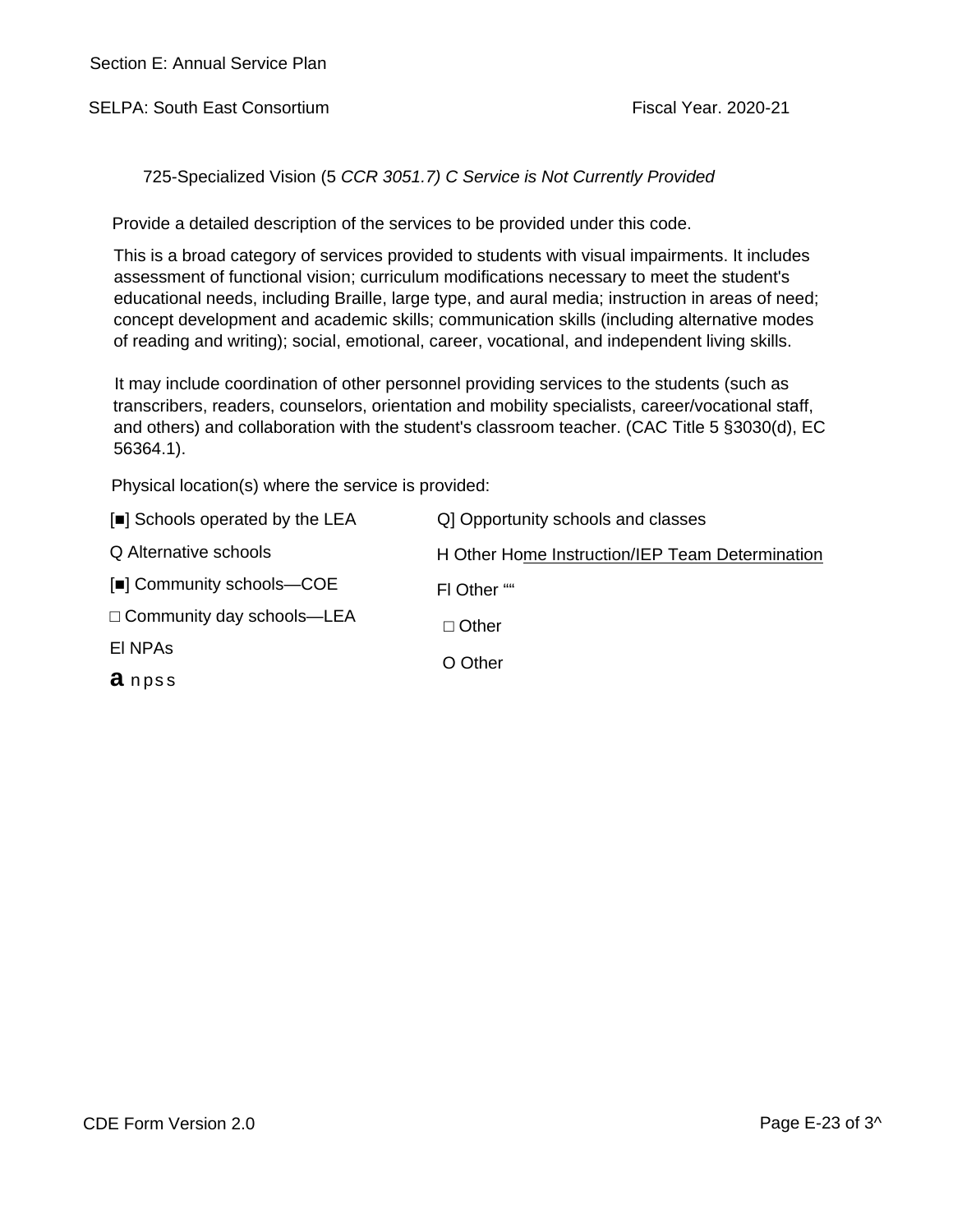SELPA: South East Consortium **Fiscal Year: 2020-21** Fiscal Year: 2020-21

Ŵ 730-Orientation and Mobility (5 *CCR* 3051.3) C *Service is Not Currently Provided*

Provide a detailed description of the services to be provided under this code.

Students with identified visual impairments are trained in body awareness and to understand how to move. Students are trained to develop skills to enable them to travel safely and independently around the school and in the community. It may include consultation services to parents regarding their children requiring such services according to an Individualized Education Program (IEP).

Physical location(s) where the service is provided:

| <b>U</b> Schools operated by the LEA | O Opportunity schools and classes               |
|--------------------------------------|-------------------------------------------------|
| Alternative schools                  | ® Other Home Instruction/IEP Team Determination |
| <b>0</b> Community schools-COE       | Q Other                                         |
| Community day schools-LEA            | Other                                           |
| <b>B</b> NPAS<br><b>O</b> NPSs       | Other                                           |
|                                      |                                                 |

(S 735-Braille Transcription (5 *CCR* 3051.22) C *Service is Not Currently Provided*

Provide a detailed description of the services to be provided under this code.

Any transcription services to convert materials from print to Braille. It may include textbooks, tests, worksheets, or anything necessary for instruction. The transcriber should be qualified in English Braille as well as Nemeth Code (mathematics) and be certified by appropriate agency.

| <b>O</b> Schools operated by the LEA | Opportunity schools and classes                   |
|--------------------------------------|---------------------------------------------------|
| [J Alternative schools               | ® Other Home Instruction / IEP team determination |
| <b>0</b> Community schools-COE       | Other                                             |
| O Community day schools-LEA          | Q Other                                           |
| <b>B</b> NPAs                        |                                                   |
| <b>B</b> NPSs                        | <b>EJ Other</b>                                   |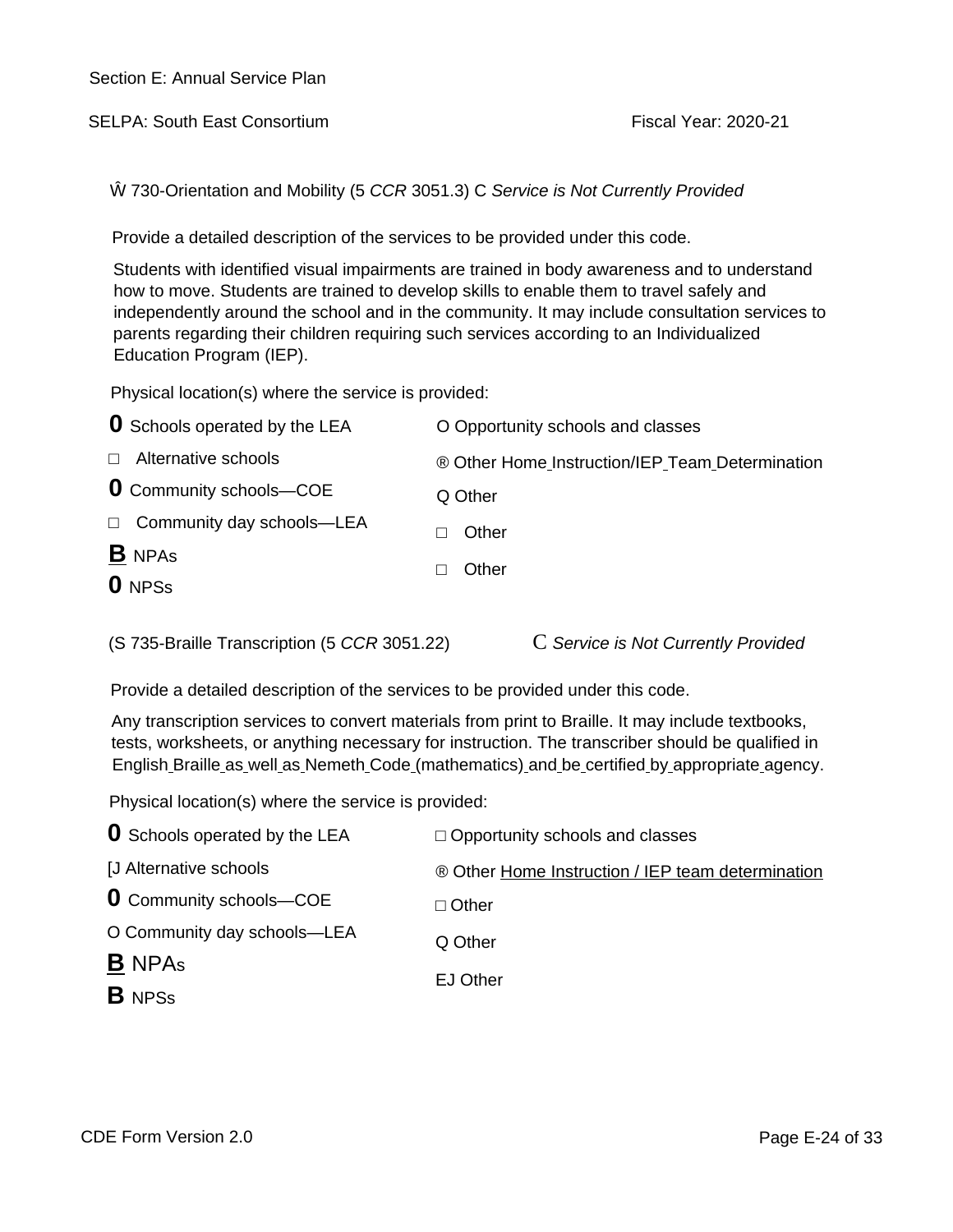| Section E: Annual Service Plan                                                                                                                                                                                                                                                                                                                                               |                                                        |  |
|------------------------------------------------------------------------------------------------------------------------------------------------------------------------------------------------------------------------------------------------------------------------------------------------------------------------------------------------------------------------------|--------------------------------------------------------|--|
| <b>SELPA: South East Consortium</b>                                                                                                                                                                                                                                                                                                                                          | <b>Fiscal Year: 2020-21</b>                            |  |
| P 740-Specialized Orthopedic Service                                                                                                                                                                                                                                                                                                                                         |                                                        |  |
| $*$ (5 CCR 3030(e) and 3051.16)                                                                                                                                                                                                                                                                                                                                              | C Service is Not Currently Provided                    |  |
| Provide a detailed description of the services to be provided under this code.                                                                                                                                                                                                                                                                                               |                                                        |  |
| Specially designed instruction related to the unique needs of students with orthopedic<br>disabilities, including specialized materials and equipment. (CAC Title 5, §3030(e) & 3051.16).                                                                                                                                                                                    |                                                        |  |
| Physical location(s) where the service is provided:                                                                                                                                                                                                                                                                                                                          |                                                        |  |
| [ ] Schools operated by the LEA                                                                                                                                                                                                                                                                                                                                              | Q Opportunity schools and classes                      |  |
| Q Alternative schools                                                                                                                                                                                                                                                                                                                                                        | <b>O</b> Other Home Instruction/IEP Team Determination |  |
| [] Community schools-COE                                                                                                                                                                                                                                                                                                                                                     | 0<br>Other Medical Therapy Unit                        |  |
| O Community day schools-LEA                                                                                                                                                                                                                                                                                                                                                  | Other                                                  |  |
| [ ] NPAs                                                                                                                                                                                                                                                                                                                                                                     | Other                                                  |  |
| nnpss                                                                                                                                                                                                                                                                                                                                                                        |                                                        |  |
| 745-Reading Service (5 CCR 3051.16)                                                                                                                                                                                                                                                                                                                                          | C Service is Not Currently Provided                    |  |
| Provide a detailed description of the services to be provided under this code.                                                                                                                                                                                                                                                                                               |                                                        |  |
| Any specialized assistance provided for students who are print-impaired, whether the<br>impairment is the result of a visual disability, other physical disability, or reading disability.<br>This may include but is not limited to, readers provided for examinations, textbooks, and other<br>course related reading assignments and may also include recorded materials. |                                                        |  |
| Physical location(s) where the service is provided:                                                                                                                                                                                                                                                                                                                          |                                                        |  |
| [ ] Schools operated by the LEA                                                                                                                                                                                                                                                                                                                                              | Opportunity schools and classes                        |  |
| Q Alternative schools                                                                                                                                                                                                                                                                                                                                                        | Other                                                  |  |
| Community schools-COE                                                                                                                                                                                                                                                                                                                                                        | Other                                                  |  |
| Community day schools-LEA                                                                                                                                                                                                                                                                                                                                                    | Other                                                  |  |
| <b>NPAs</b>                                                                                                                                                                                                                                                                                                                                                                  | Other                                                  |  |
| <b>NPSs</b>                                                                                                                                                                                                                                                                                                                                                                  |                                                        |  |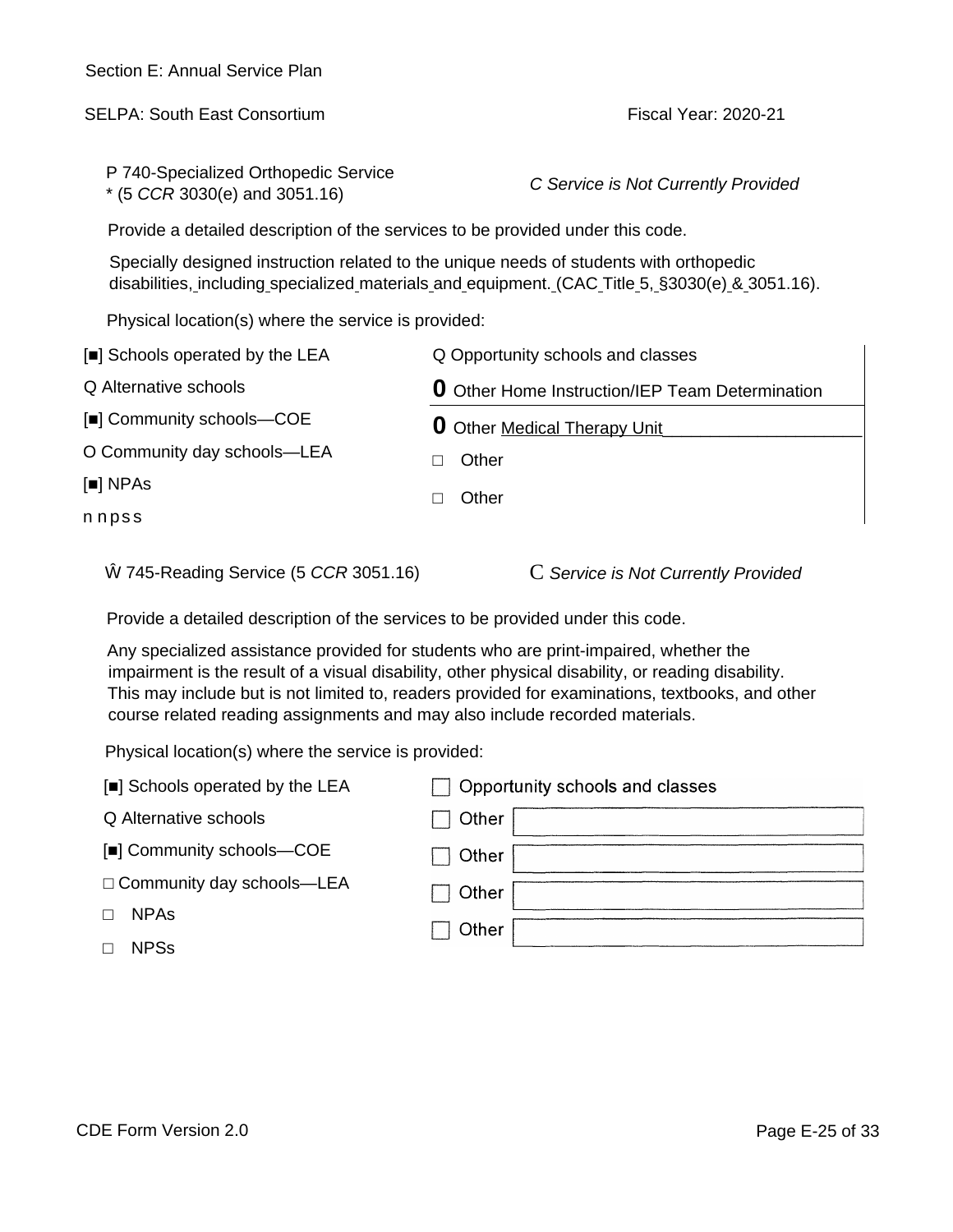SELPA: South East Consortium example of the Second Team Fiscal Year: 2020-21

Ŵ 750-Note Taking Service (5 *CCR* 3051.16) C *Service is Not Currently Provided*

Provide a detailed description of the services to be provided under this code.

Any specialized assistance given to the student for the purpose of taking notes when the student is unable to do so independently. This may include, but is not limited to, copies of notes taken by another student, transcription of tape-recorded information from a class, or aide designated to take notes. This does not include instruction in the process of learning how to take notes.

Physical location(s) where the service is provided:

| Q Alternative schools       | Q Other |
|-----------------------------|---------|
| [] Community schools-COE    | q other |
| O Community day schools—LEA |         |
| <b>NPAS</b>                 |         |

□ NPSs

S 755-Transcription Service (5 *CCR* 3051.16) C *Service is Not Currently Provided*

Provide a detailed description of the services to be provided under this code.

Any transcription service to convert materials from print to a mode of communication suitable for the student. This may also include dictation services as it may pertain to textbooks, tests, worksheets, or anything necessary for instruction.

Physical location(s) where the service is provided:

g] Schools operated by the LEA Q Opportunity schools and classes

[J Alternative schools Q Other

|  |  | [ ] Community schools-COE | q Other |
|--|--|---------------------------|---------|
|--|--|---------------------------|---------|

Q Community day schools—LEA r—i <sub>nthpr</sub> -----



U NPAs

□ NPSs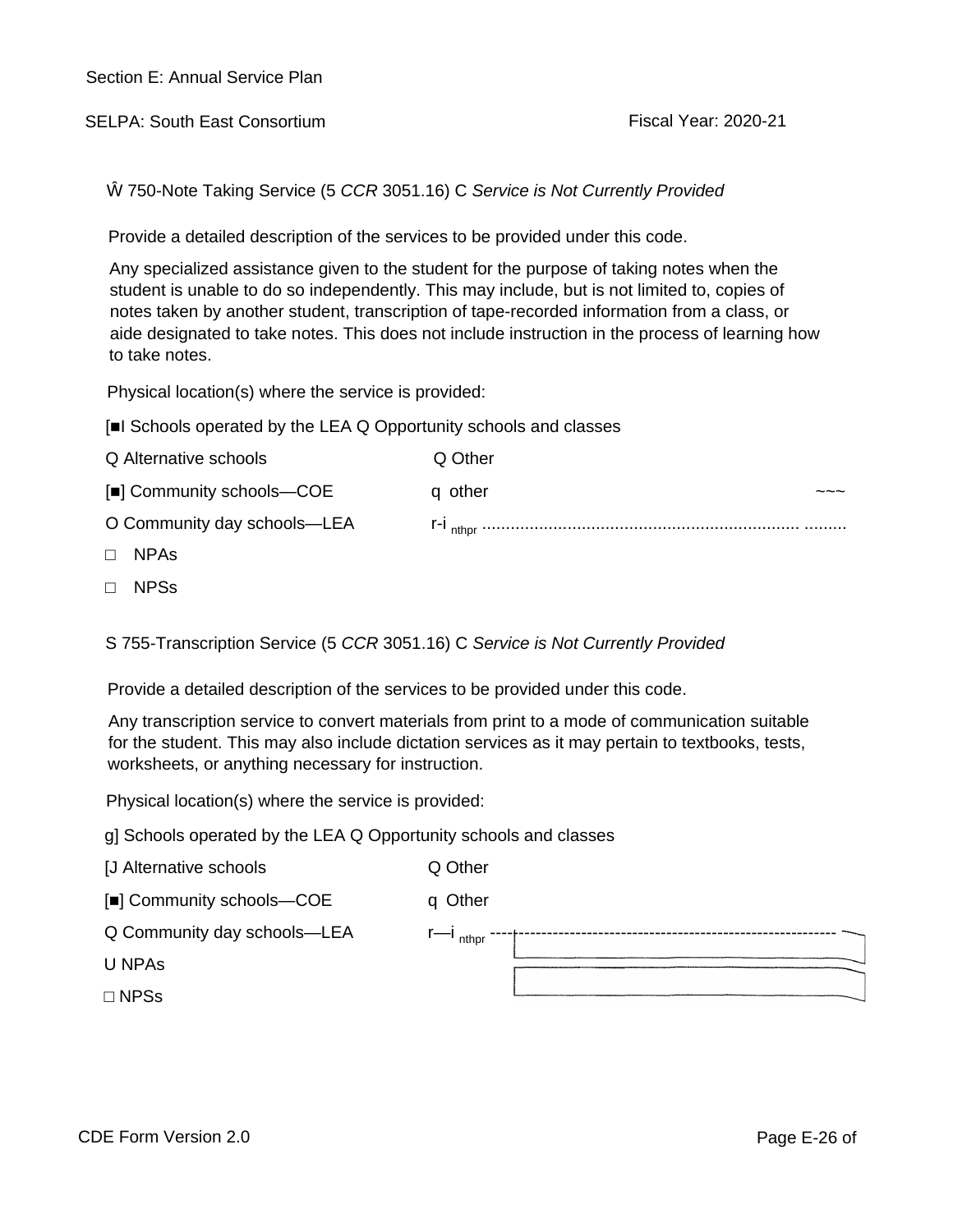SELPA: South East Consortium **Fiscal Year: 2020-21** Fiscal Year: 2020-21

760-Recreation Service, Including Therapeutic Recreation (5 *CCR* 3051.15) C *Service is Not Currently Provided*

Provide a detailed description of the services to be provided under this code.

Therapeutic recreation and specialized instructional programs designed to assist pupils to become as independent as possible in leisure activities, and when possible and appropriate, facilitate the pupil's integration into general recreation programs. (CAC Title 5, §3051.15; 20 USC 1401 (26(A)(1)) (34 CFR 300.24).

Physical location(s) where the service is provided:

| [ ] Schools operated by the LEA | Q Opportunity schools and classes                                         |
|---------------------------------|---------------------------------------------------------------------------|
| O Alternative schools           | <b>B</b> Other Community Based Setting                                    |
| [ ] Community schools-COE       | Other                                                                     |
| O Community day schools-LEA     | Other                                                                     |
| <b>NPAs</b>                     | Other                                                                     |
| <b>NPSs</b>                     |                                                                           |
| $\sim$ 820-College Awareness    | $\Omega$ $\Omega$ and in the Met $\Omega$ can be the $\Omega$ in the deal |

 $\left($ 

(34 *CFR* 300.39 and 300.43) <sup>C</sup>*Service is Not Currently Provided*

Provide a detailed description of the services to be provided under this code.

The result of acts that promote and increase student learning about higher education opportunities, information and options that are available including, but not limited to, career planning, course prerequisites, admission eligibility and financial aid.

| [ ] Schools operated by the LEA | $\Box$ Opportunity schools and classes |
|---------------------------------|----------------------------------------|
| Q Alternative schools           | Other                                  |
| [] Community schools-COE        | Other                                  |
| Q Community day schools-LEA     | Other                                  |
| <b>NPAs</b>                     | Other                                  |
| @ NPSs                          |                                        |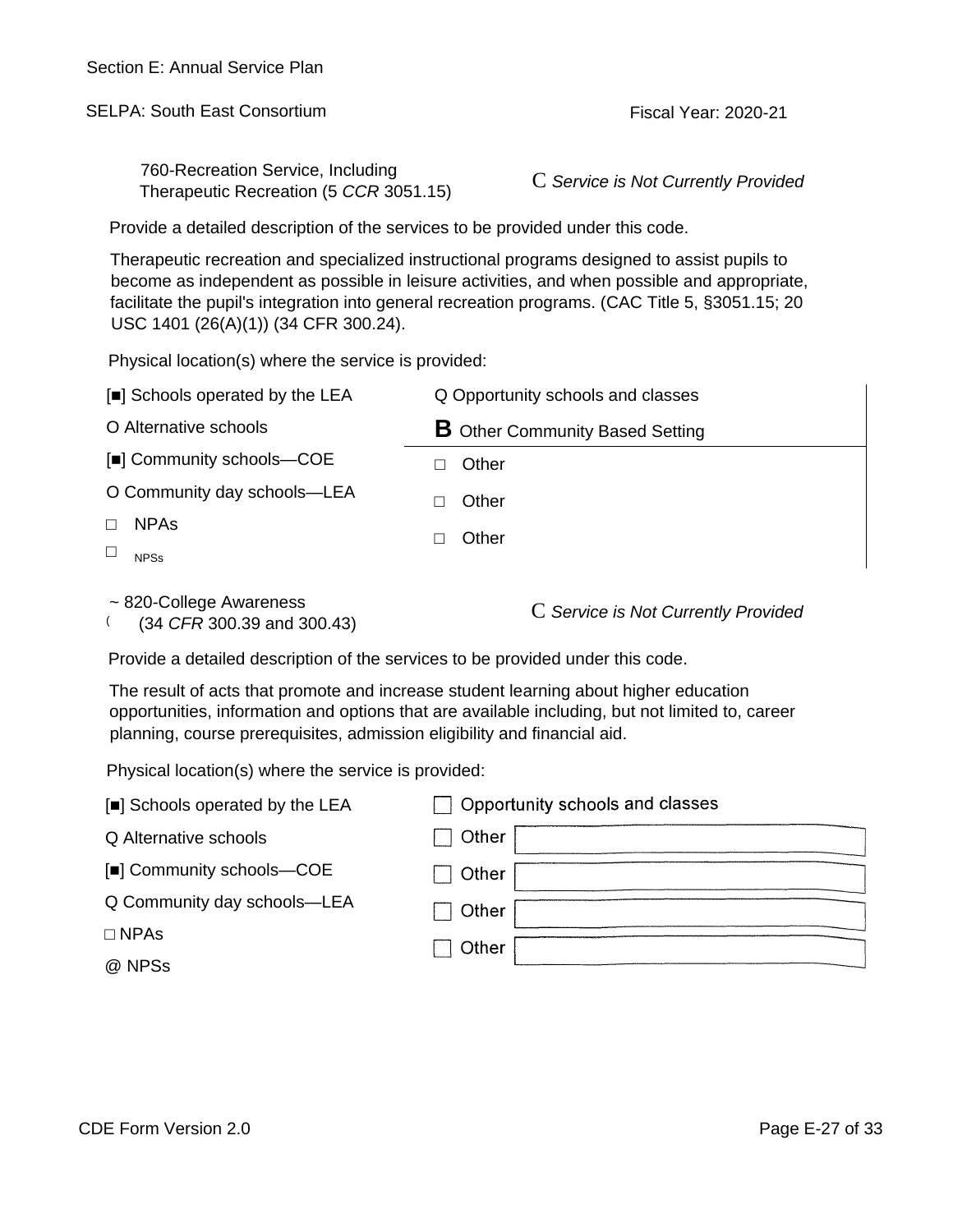SELPA: South East Consortium **Fiscal Year: 2020-21** Fiscal Year: 2020-21

830-Vocational Assessment, Counseling, (B Guidance, and Career Assessment *C Service is Not Currently Provided* (5 *CCR* 3051.14)

Provide a detailed description of the services to be provided under this code.

Organized educational programs that are directly related to the preparation of individuals for paid or unpaid employment and may include provision for work experience, job coaching, development and/or placement, and situational assessment.

This includes career counseling to assist student in assessing his/her aptitudes, abilities, and interests in order to make realistic career decisions. (Title 5 §3051.14).

| @0 Schools operated by the LEA | Opportunity schools and classes |
|--------------------------------|---------------------------------|
| Q Alternative schools          | Other                           |
| g] Community schools-COE       | Other                           |
| Community day schools-LEA      | Other                           |
| Q NPAs                         |                                 |
| <b>O</b> NPSs                  | Other                           |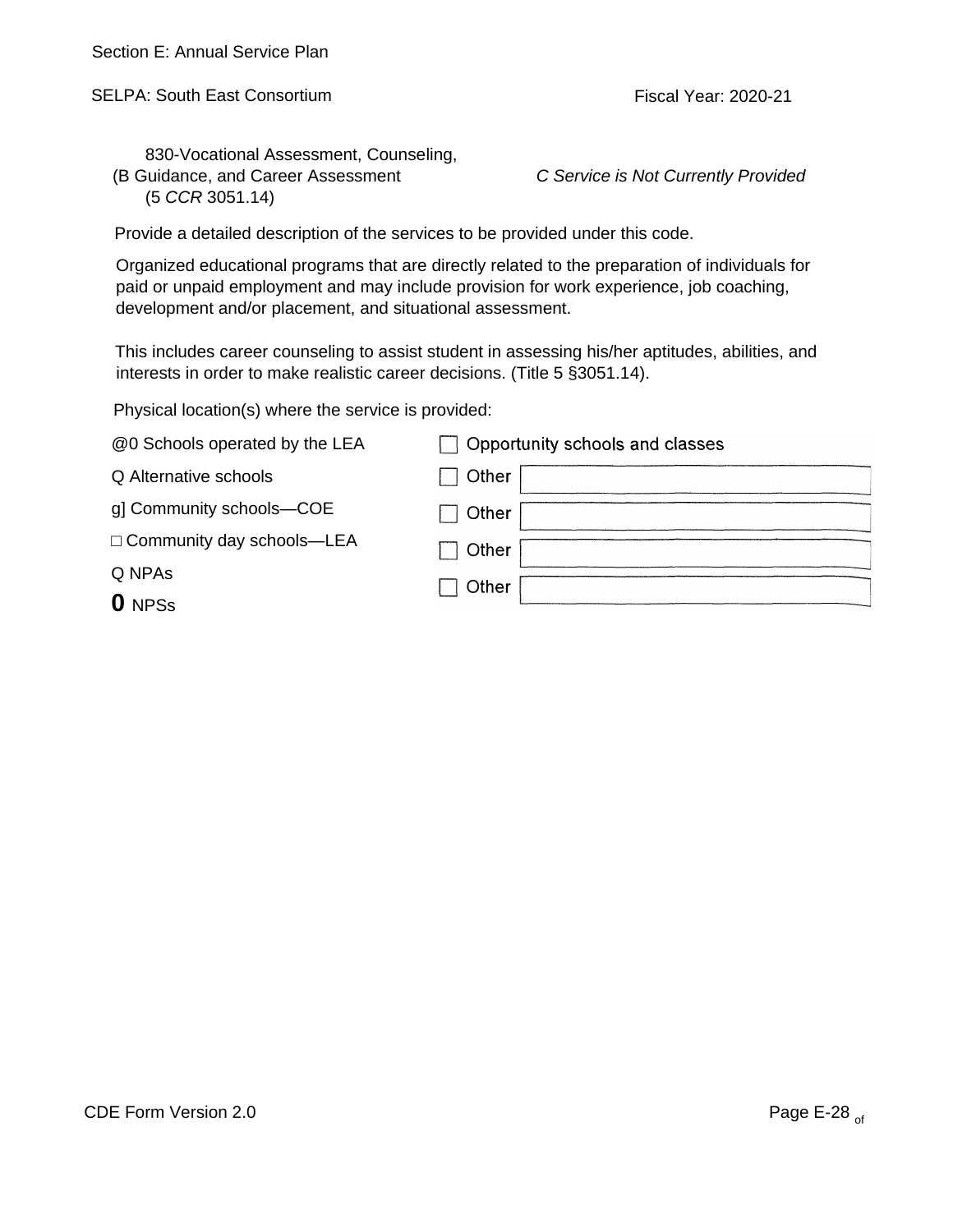SELPA: South East Consortium **Fiscal Year: 2020-21** Fiscal Year: 2020-21

840-Career Awareness (5 *CCR* 3051.14) *C Service is Not Currently Provided*

Provide a detailed description of the services to be provided under this code.

Transition services include a provision in paragraph (1 )(c)(vi), self-advocacy, career planning, and career guidance. There is a need for coordination between this provision and the Perkins Act to ensure that students with disabilities in middle schools will be able to access vocational education funds. (34 CFR-§300.29).

Physical location(s) where the service is provided:

| <b>g</b> Schools operated by the LEA | $\Box$ Opportunity schools and classes |
|--------------------------------------|----------------------------------------|
| O Alternative schools                | Other                                  |
| <b>g</b> Community schools-COE       | Other                                  |
| Community day schools-LEA            | Other                                  |
| <b>NPAs</b>                          | $\sqsupset$ Other                      |
| <b>g</b> NPSs                        |                                        |

850-Work Experience Education <sup>C</sup> (5 CCR 3051.14) *C Service is Not Currently Provided*

Provide a detailed description of the services to be provided under this code.

Organized educational programs that are directly related to the preparation of individuals for paid or unpaid employment, or for additional preparation for a career requiring other than a baccalaureate or advanced degree. (34 CFR 300.26).

| <b>g</b> Schools operated by the LEA | Q Opportunity schools and classes |
|--------------------------------------|-----------------------------------|
| Q Alternative schools                | Other                             |
| <b>g</b> Community schools-COE       | Other                             |
| Community day schools-LEA            | Other                             |
| <b>g</b> NPAs                        | Other                             |
| <b>g</b> NPSs                        |                                   |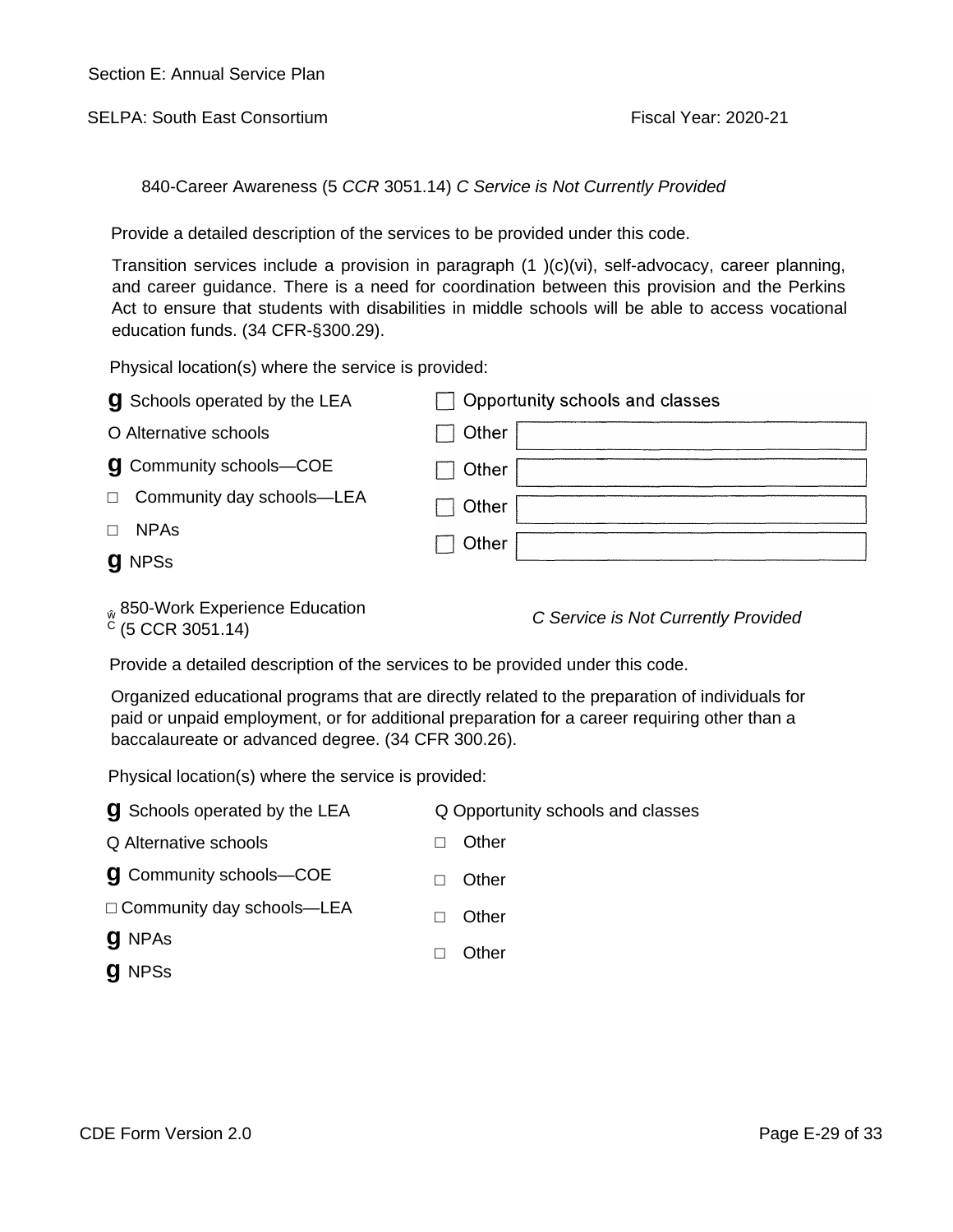SELPA: South East Consortium **Fiscal Year: 2020-21** 

855-Job Coaching (5 *CCR* 3051.14) *C Service is Not Currently Provided*

Provide a detailed description of the services to be provided under this code.

A service that provides assistance and guidance to an employee who may be experiencing difficulty with one or more aspects of the daily job tasks and functions. The service is provided by a job coach who is highly successful, skilled, and trained on the job who can determine how the employee that is experiencing difficulty learns best and formulate a training plan to improve job performance.

| B Schools operated by the LEA | □ Opportunity schools and classes |
|-------------------------------|-----------------------------------|
| Alternative schools           | Other                             |
| B Community schools-COE       | Other                             |
| Community day schools-LEA     | Other                             |
| <b>B NPAs</b>                 | Other                             |
| <b>B NPSs</b>                 |                                   |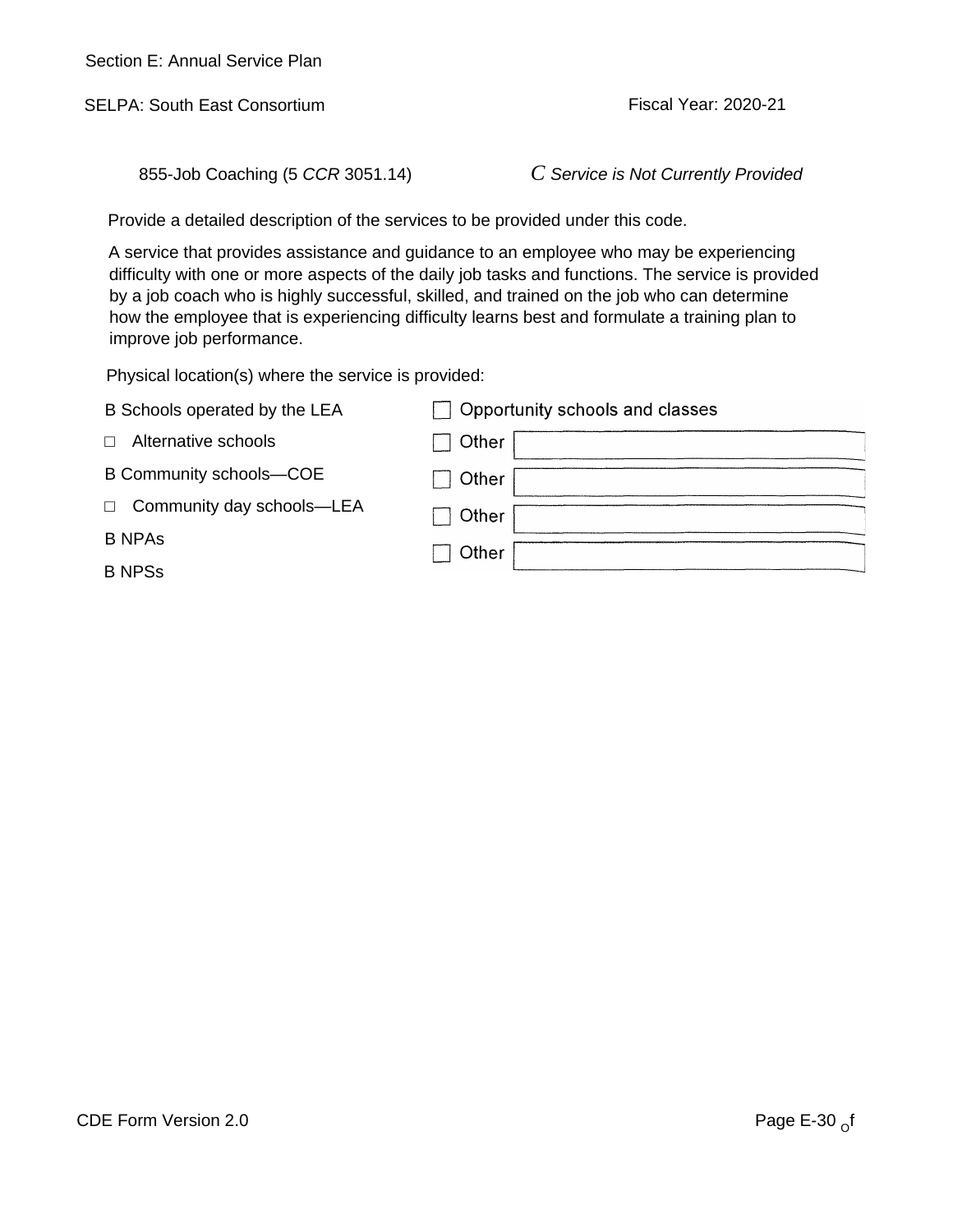SELPA: South East Consortium **Fiscal Year: 2020-21** Fiscal Year: 2020-21

860-Mentoring (5 *CCR* 3051.14) *C Service is Not Currently Provided*

Provide a detailed description of the services to be provided under this code.

A sustained coaching relationship between a student and teacher through on-going involvement and offers support, guidance, encouragement, and assistance as the learner encounters challenges with respect to a particular area such as acquisition of job skills. Mentoring can be either formal as in planned, structured instruction or informal that occurs naturally through friendship, counseling and collegiality in a casual, unplanned way.

| [ ] Schools operated by the LEA | Q Opportunity schools and classes |
|---------------------------------|-----------------------------------|
| O Alternative schools           | O Other                           |
| [ ] Community schools—COE       | Other                             |
| Community day schools—LEA       | Other                             |
| <b>NPAS</b>                     | Other                             |
| l NPSs                          |                                   |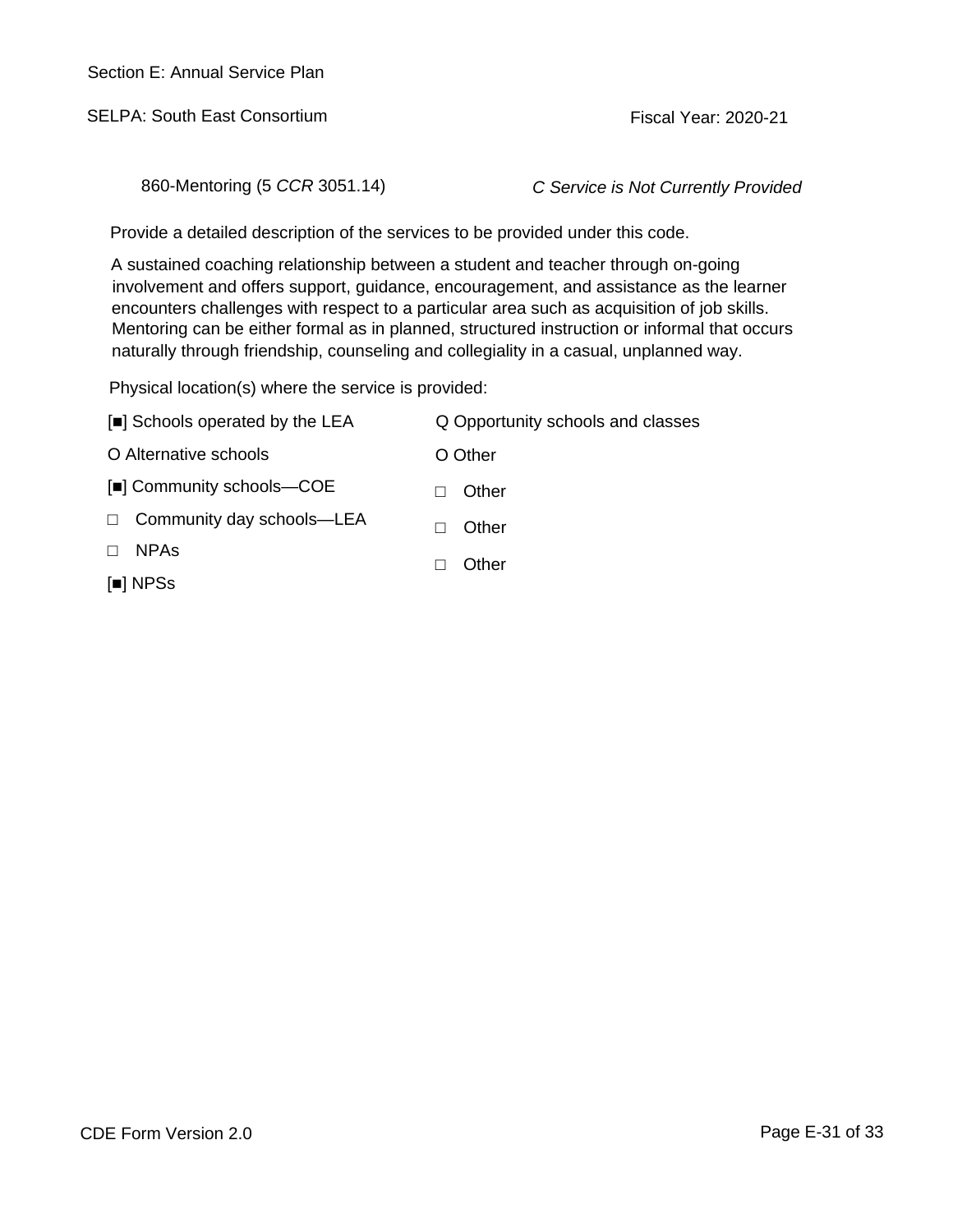SELPA: South East Consortium **Fiscal Year: 2020-21** 

865-Agency Linkages, Referral and Placement (30 *EC* Section 56341.5)

C *Service is Not Currently Provided*

Provide a detailed description of the services to be provided under this code.

Service coordination and case management that facilitates the linkage of individualized education programs under this part and individualized family service plans under part C with individualized service plans under multiple Federal and State programs, such as Title I of the Rehabilitation Act of 1973 (vocational rehabilitation), Title XIX of the Social Security Act (Medicaid), and Title XVI of the Social Security Act (supplemental security income). (34 CFR §613).

Physical location(s) where the service is provided:

| B Schools operated by the LEA | Opportunity schools and classes |
|-------------------------------|---------------------------------|
| [J Alternative schools        | <b>Other</b>                    |
| [] Community schools-COE      | Other                           |
| Q] Community day schools-LEA  | Other                           |
| <b>NpAs</b>                   | Other                           |
| <b>NPSs</b>                   |                                 |

870-Travel Training, Including Mobility Training (5 *CCR* 3051.3)

C *Service is Not Currently Provided*

Provide a detailed description of the services to be provided under this code.

Orientation and mobility services- (i) Means services provided to blind or visually impaired children by qualified personnel to enable those students to attain systematic orientation to and safe movement within their environments in school, home, and community.

| Opportunity schools and classes |
|---------------------------------|
| Other                           |
| Other                           |
| Other                           |
| Other                           |
|                                 |
|                                 |